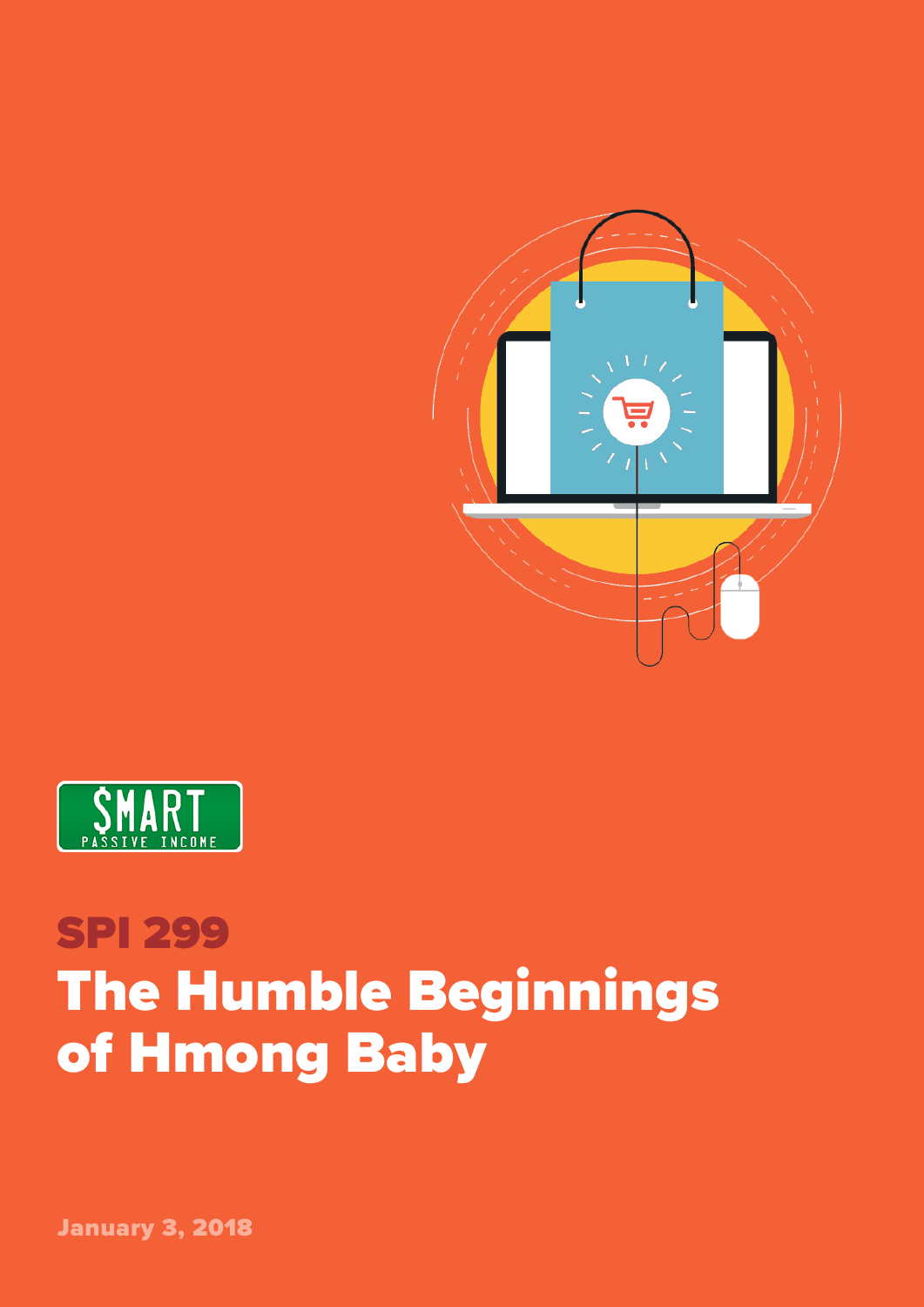

Pat Flynn: All right, you know what's gonna happen? It's 2018, we're gonna mix things up a little bit. Because, you know what, the machine has been well oiled, and running smoothly for the last couple of years. But, I also know that in order to grow, you need to mix things up. In order to grow, you cannot be reactive, you need to be proactive, which means interrupting the pattern every once in a while.

> No, longer are these shows gonna start the same every single time. I'm gonna give you some insight, in terms of what you're gonna learn typically, and then we're gonna get into an amazing interview, where I'm gonna be a little better at asking deeper questions, and diving deep into really what happened to help either the person find success, or go deep into the coaching process, so that I can help a person out, or teach you something even more in depth here in the podcast, if I'm doing a solo episode.

Welcome to 2018, and episode 299 of the Smart Passive Income podcast. But, first of all, I don't want you to worry. You're still gonna hear the awesome intro with my voice over guy, John Melley, and the weird random fact about myself.

- John Melley: Welcome to the Smart Passive Income podcast, where it's all about working hard now, so you can sit back and reap the benefits later. Now, your host, he's still, and even more deathly afraid of spiders, Pat Flynn.
- Pat Flynn: I got to tell you, after nearly 300 episodes, it's getting a little bit tough to find some new facts about myself, and maybe some of you out there might know me better than I know myself, you can offer some suggestions on things that I can add in the beginning too, in the comment section of this post, where this podcast episode lives, which is again, episode 299. We'll share all those links with you later. I have a lot of great information to share with you, but it's mostly not coming from me. It's coming from the two guests on the show, a husband and wife pair who have created a business, as a result of a culture that they want to preserve, and the teaching that they're offering to their child, and other people's kids too. It's an amazing story, we'll get into that in just a moment.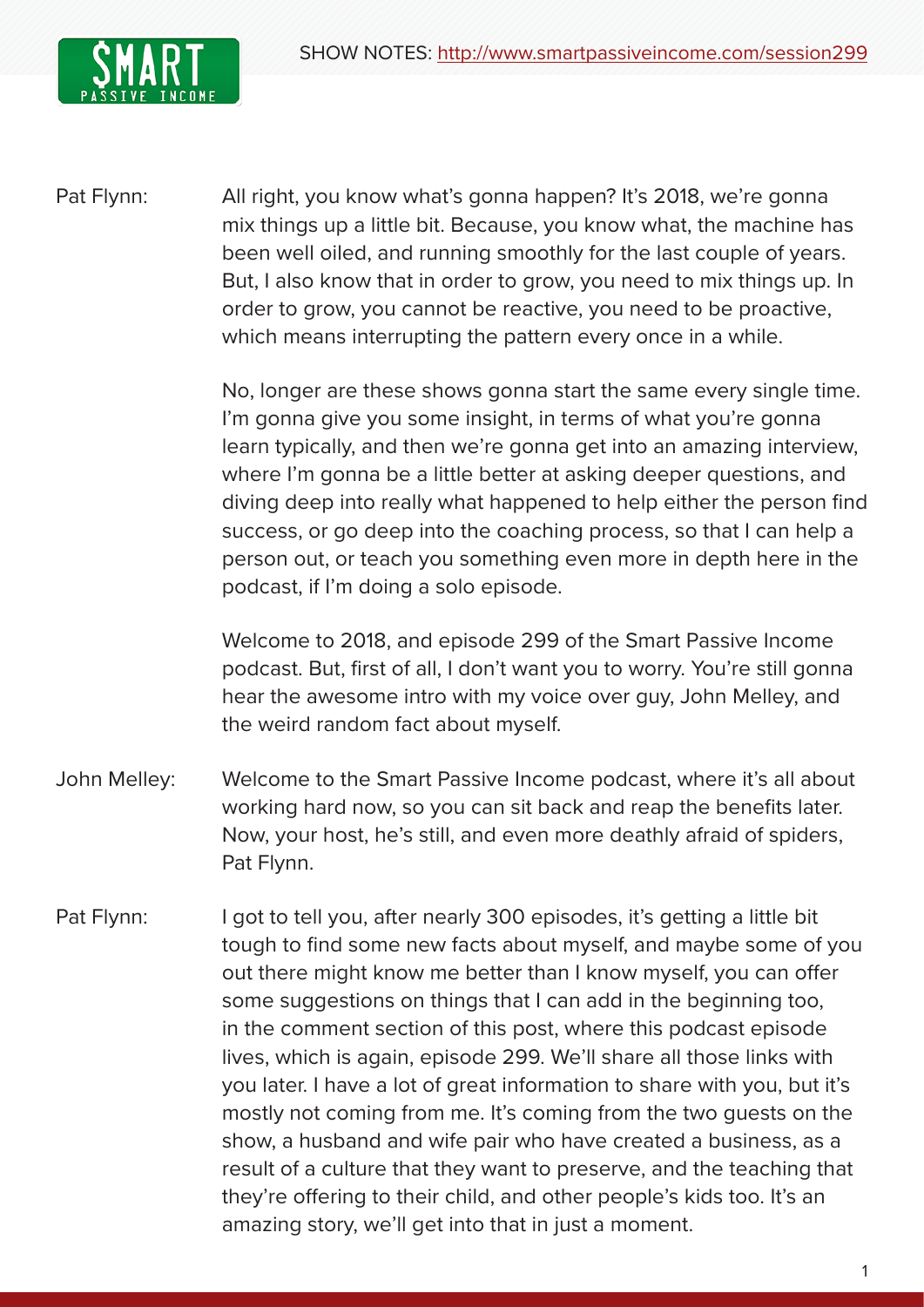

But, I want to tell you a little bit about some of the other changes that are happening in the SPI brand. Now, if you are not yet subscribed to the Ask Pat podcast, and maybe it was because you just weren't keen on five shows a week, that were a little bit shorter. between 10 to 15 minutes in length, answering a person's question, an actual voicemail question from people like yourself, and that's okay. A lot of people enjoy that show, but you know what? After 1000 questions answered, or it was actually 999 questions answered, because episode 1000 was this big announcement that I'm about to share with you right now. That is, I'm actually cutting down how often I publish that show.

It's only gonna be published once a week, just like this podcast here. But, more than that, it's gonna be a longer episode, which is a real life conversations between myself and somebody who actually needs coaching. Who isn't just there to ask one question, and hear my answer, but actually have a real conversation. This is great, because it's gonna be higher value for all of you listening, and I'll be able to better help that person. Because, you know what, after 999 questions, A, a lot of those questions were ending up being the same, just worded differently by different people, and B, I wasn't able to go deeper into those conversations, which is really where you begin to help people that most, right?

I wanted to have a back and forth with this voicemail, but obviously I couldn't do that. We're changing up the format, and starting in February, Ask Pat is coming out strong once a week, with a coaching call. We're already doing these coaching calls right now. If you are somebody who actually wants to get coached from me, and actually have it be published on Ask Pat, and you're cool with that, well, head on over to AskPat.com, click the button to apply to potentially get featured on the show, and get coaching from me for free. I think this is great for me too, because it's gonna allow me to practice my coaching skills, but also great for everybody listening, because you'll hear exactly the transformations happen right then and there.

Please make sure you also subscribe to the Ask Pat podcast that's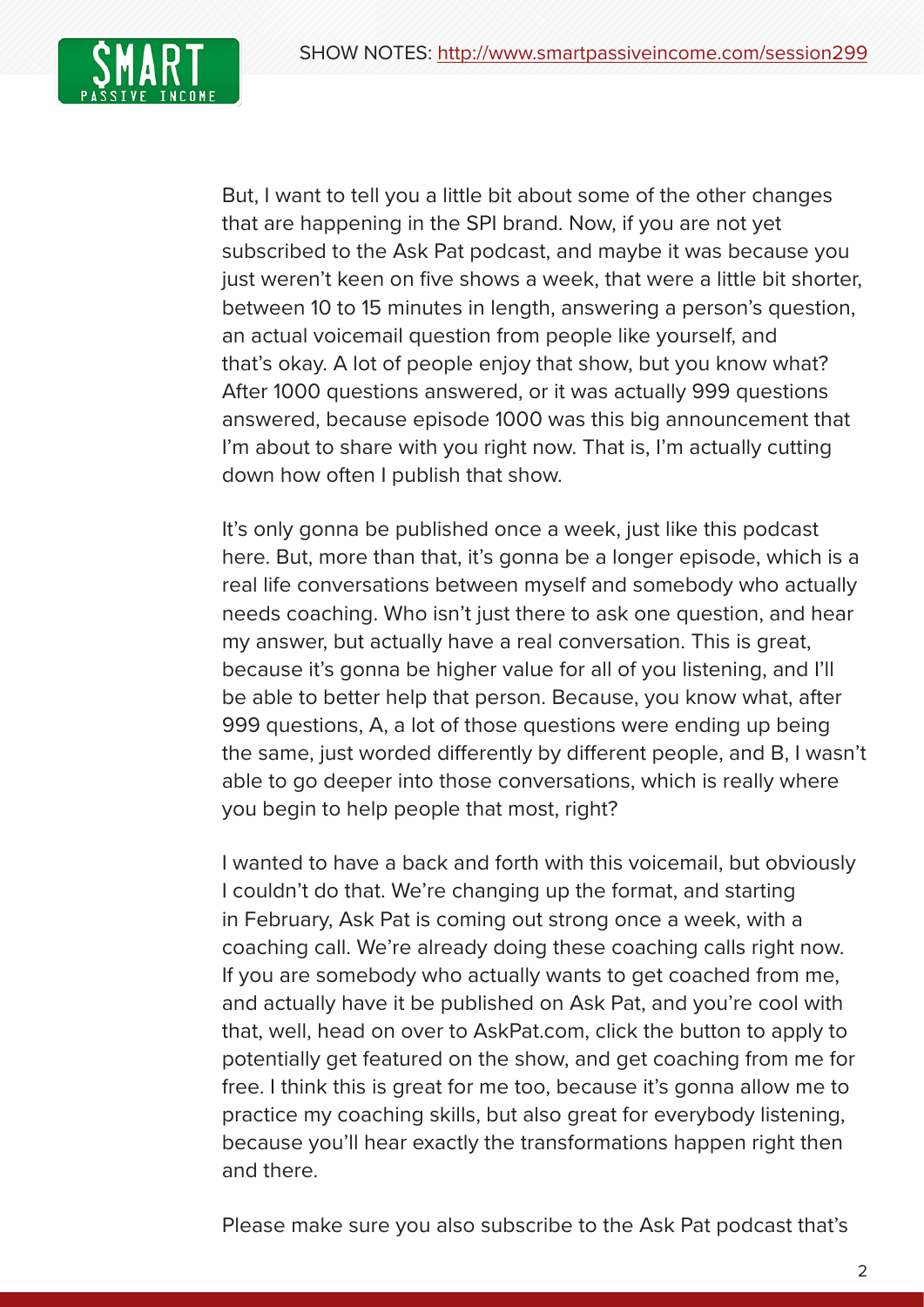

coming in February. We're gonna have a little contest to announce it, it's gonna be great. Make sure you check that out. That's the Ask Pat podcast. You can just find in iTunes, and again, the link will be available in the show notes for this episode.

Beyond that, you're also gonna notice a number of videos coming from me. If you want to subscribe to my YouTube channel, I highly recommend you do it, because we're actually gonna be trying to post five videos a week. Some of them answering people's questions, other ones more hero pieces that involve some instruction of some kind. Really, it's become a platform that I've learned that really suites my personality. Because, I can be silly and weird, but also teach things at the same time. If you ever see me speak on stage, I'm bringing that energy to the video format.

Here's the big reason why I want to go big on YouTube this year, and I could use your help by your subscription. If you go to YouTube. com/SmartPassiveIncome. Actually, if you go to the other link, it'll make it easier for you to subscribe, which is SmartPassiveIncome. com/YouTube. Again, that's SmartPassiveIncome.com/YouTube. Here's the big reason why I want to get into the YouTube space. Not just for more exposure, not just because there's people who only watch videos, and this is my way of getting onto that space. But, because, check this out, most of the people who are teaching this kind of information that I teach here on the podcast, and on the SPI blog, and through Ask Pat. The people who are teaching the same kind of content on YouTube, I don't like them.

Not, that I don't like them, but it's like, I don't like the way they teach, I don't like the way they bait people into these programs, and ask people to pay money to get all the information. Somebody needs to step in and share the information freely with those who A, just cannot afford those programs, or B, just want to learn how things work before they get some quick wins down, and can realize that they need to invest more into themselves, and the business that they want to run.

I feel like I am that person. I want to go in there, and be the top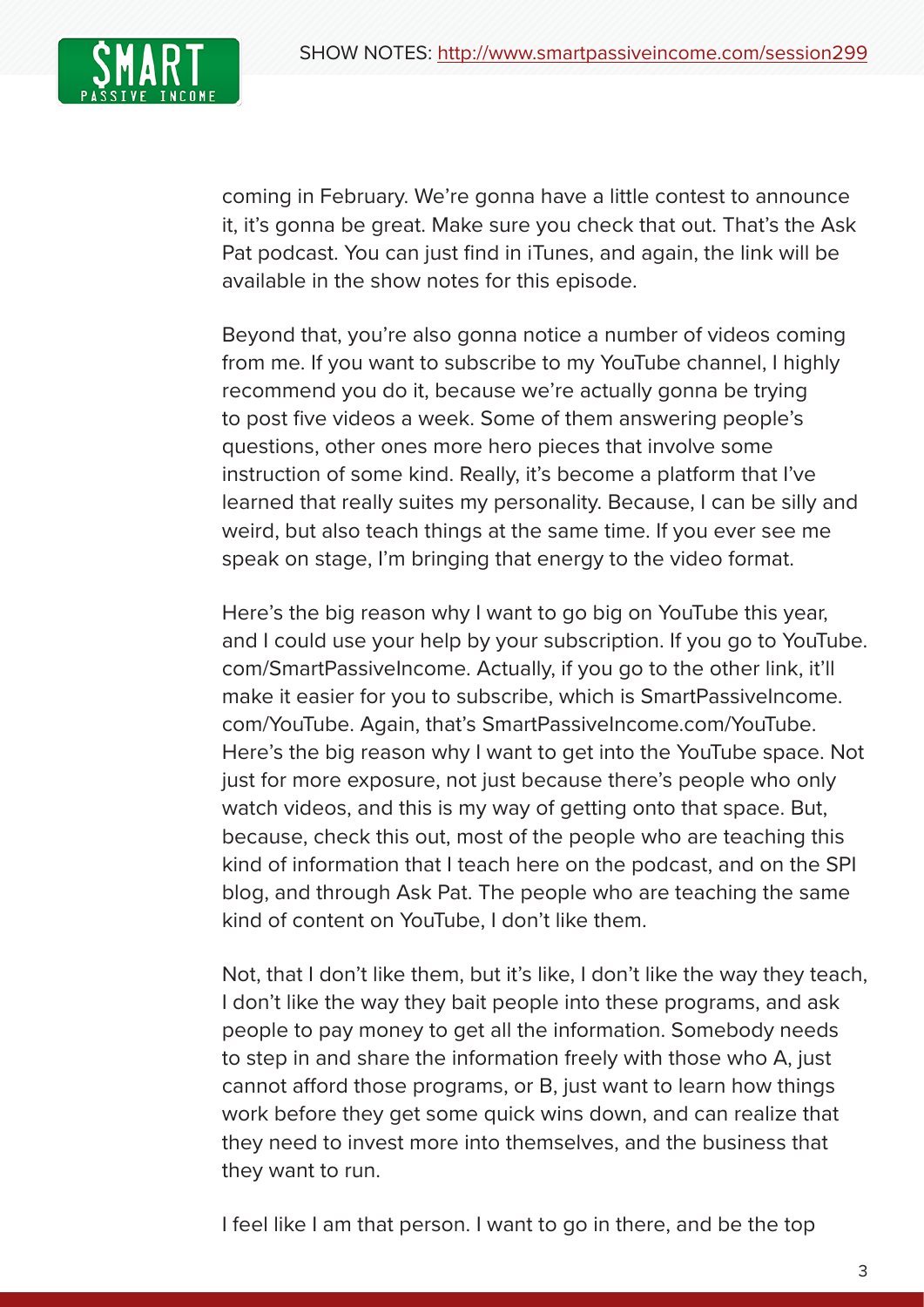

search results for things like, how to build a website, how to build a business, how to work from home, passive income. Really high value, highly searched for terms, that I know I can help people with. That is my goal, and I've share this goal with a number of people, and they said, "Yes, Pat, you need to do this. Let's go big on YouTube." I've gotten a lot of help from people who are with me on this mission, and if you are with me too, head on over to SmartPassiveIncome.com/YouTube, we'll take you on that ride starting this year actually. Actually, in February is when the five days a week video sequencing is gonna come out. SmartPassiveIncome. com/YouTube.

Now, guess what? I'm done talking about myself and the changes. Little bit of an announcement here at the beginning of the episode, but you know what, let's get into today's featured content, which is an interview with the founders of Hmong Baby, that's with a silent H in the beginning. That's H-M-O-N-G baby. Which is, a brand that helps bring the Hmong culture together, by helping spread the Hmong culture, and teaching kids, which is awesome. I'm all about teaching kids, and when it goes with something like this, which is a very unknown culture, and helping to spread the word about that, and helping to preserve this kind of culture, it's amazing.

I'm super stoked to introduce Mykou, and Touger to you today, the founders, and the owners of Hmong Baby, and the Hmong Baby community on Facebook, which has been rapidly growing. What they're gonna talk about is, not just how they go started with this business, but how it was actually, after a number of failures, that they landed on this idea. What inspired them to do it, and some of the more details related to some of their recent launches, and things they're doing to experiment. A Kick Starter campaign, all those kinds of things. If you're just starting out, this is gonna be really helpful for you, and really inspirational. If you ware somebody who has been doing business already, this might give you some insight on the other possibilities that you might be able to do to expand your business and grow your brand. Let's listen into Mykou, and Touger from HmongBaby.com.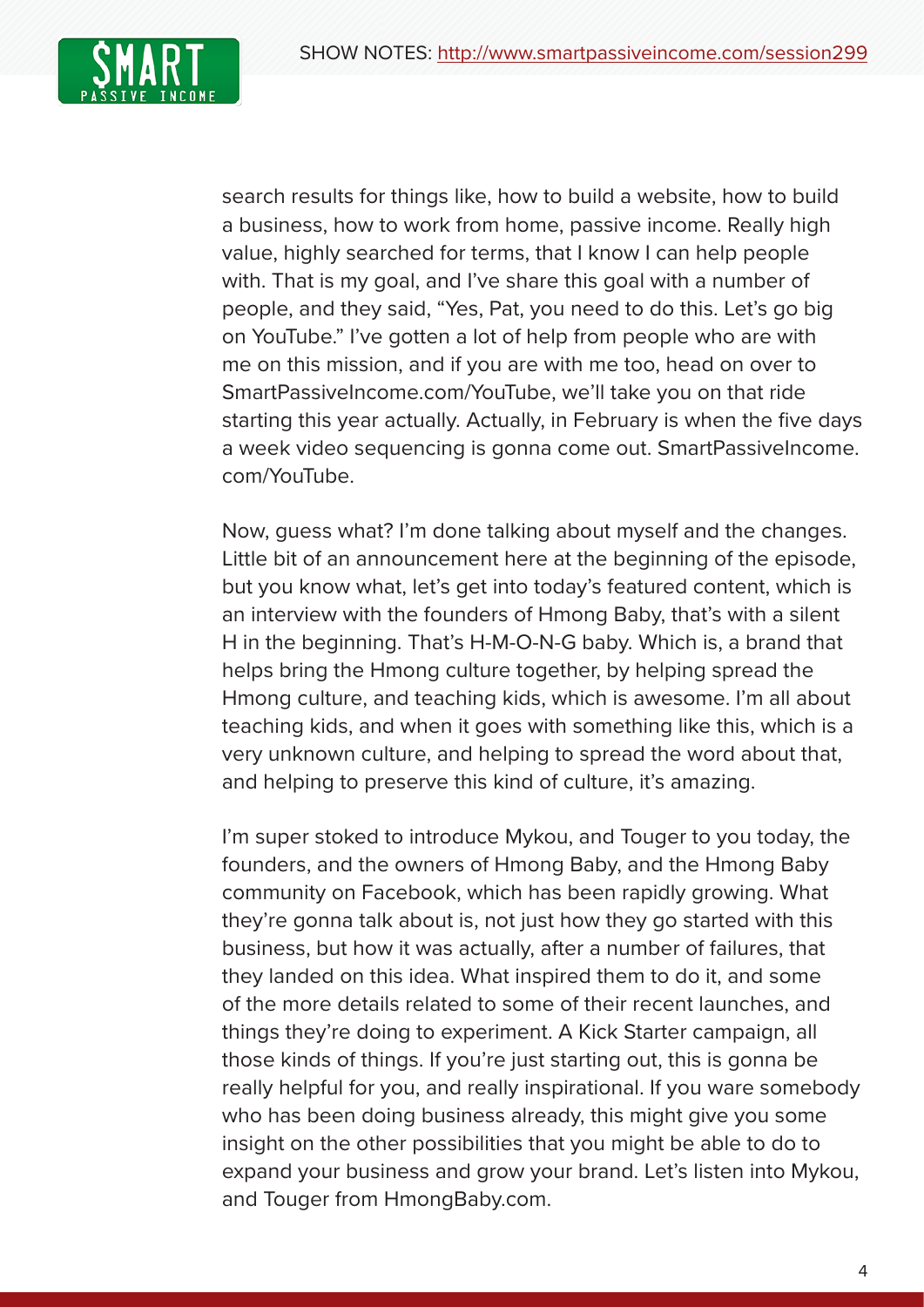

Mykou, Touger, thank you so much for coming on the SPI podcast today. Welcome to the show.

- Mykou Thao: Hey, hey.
- Touger Thao: Happy to be here.
- Pat Flynn: We're kicking off the year together, and I think this is gonna be a great episode, because you guys have a very inspirational story. For everybody listening, I was able to meet Mykou and Touger in person in Minnesota, when I was at the Lee Pages conference very recently. Two of the nicest people I've met, and they had their little baby with them. It's so cute, because it does relate to their business. Let's just dive right in. Touger, I'm gonna start with you. Can you introduce to everybody what Hmong Baby is, and how this all got started?
- Touger Thao: Absolutely, so Hmong Baby is a eCommerce store, where we provide and create educational tools for parents who want to teach their kids the Hmong language. Now, I know that a number of folks are like, what's that? Right, what's the Hmong language? But, so the Hmong language is the language that Hmong people speak. The Hmong people are an ethnic minority group from Southeast Asia, Southern China, Laos, Thailand, Vietnam. How we came up with the idea was, well, we have two daughters, now.

Well, last year, when we came up with the original idea, we had one daughter. She was a little over one-years-old, and we wanted to teach her the Hmong language. We want her to be bilingual, English and Hmong. We were looking around to see if there were any products, or books, or flashcards out there to help us teach the Hmong language to our daughter. We saw that there really wasn't anything out there much.

My wife and I, we were thinking, man, someone should really create this. There's such an opportunity here. Then, the next day, my wife woke up, and she was like, "Touger, why don't we create this?" We took some time, and we found a graphic designer, had her create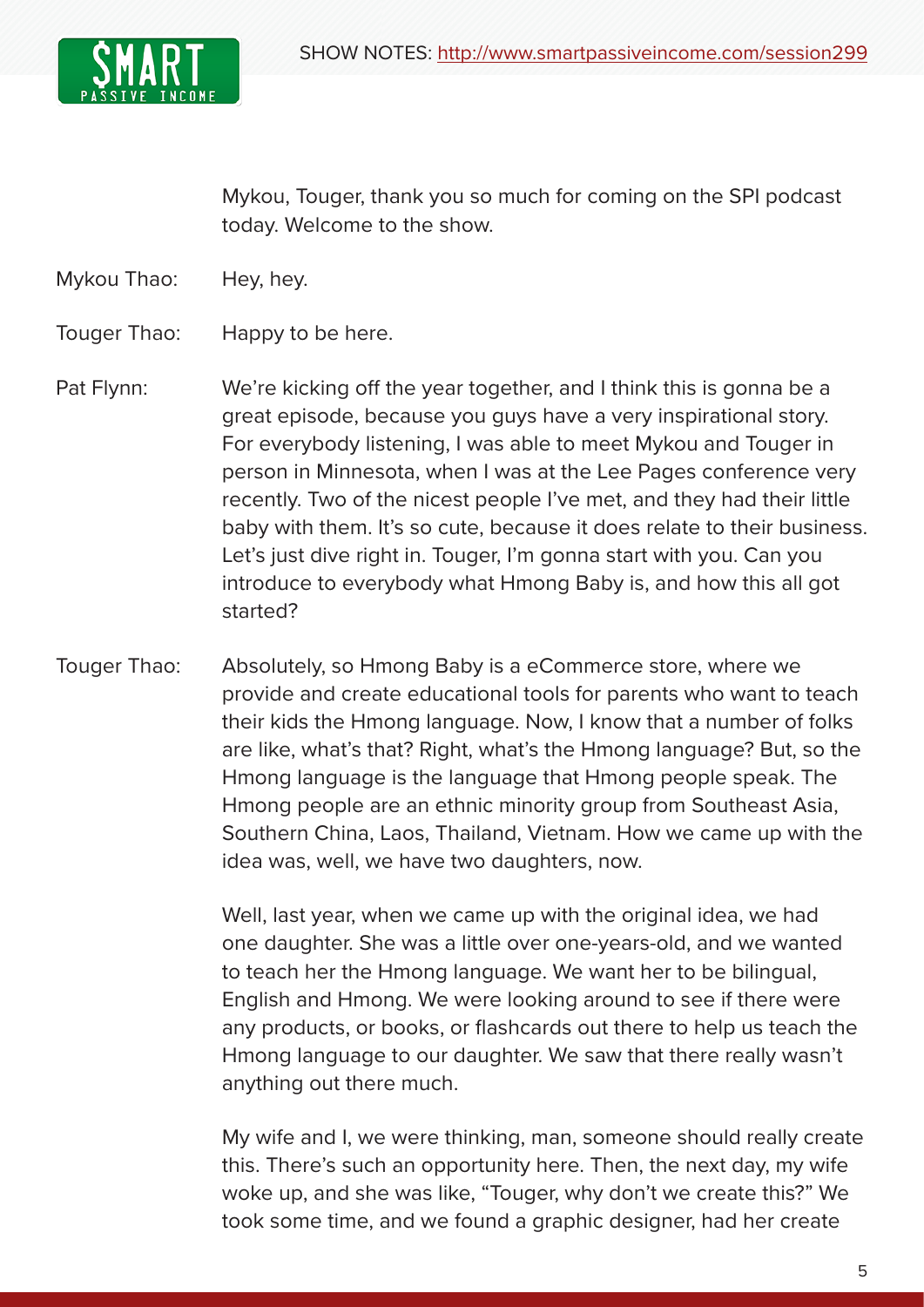

26 animal images, so that we could create animal, Hmong animal flashcards. We created them, and we had cold feet, is that how you say it? Cold feet?

Pat Flynn: Mm-hmm (affirmative).

- Touger Thao: We were like, will anyone really care about this? We put it on the shelf for a little bit. But, after about a month we were like, you know what, we've already paid for these images, why don't we just put it out there, and just see what happens, right? The worst that can happen is, nothing happens, right?
- Pat Flynn: Right.
- Touger Thao: What we did was, we printed them out on just our home office printer, and then we posted a video on Facebook with my wife going through these flashcards with our, at that time, one-year-old daughter. It was so cute, because she's a little bit over one-yearsold, she's speaking in Hmong, and in English, and we had a bunch of people watching the video, and then also commenting on it.

We had just put an offer say like, if you're interested in these flashcards, feel free to just personally message us, and then we can get them out to you. We essentially did the will it fly method of preselling before we even actually mad the product. After a two week window, where people could pre-order, we ended up selling over \$2500 worth of flashcards.

Pat Flynn: What? That's awesome. How much were you selling them for?

## Touger Thao: \$20 each, with \$5 for shipping. That just showed us, whoa, I think we're onto something.

- Pat Flynn: Mykou, what was your thought when you finally saw this up there, and people were interested in it? What were you thinking this whole time?
- Mykou Thao: I was thinking, wow, is this really happening? Because, Touger and I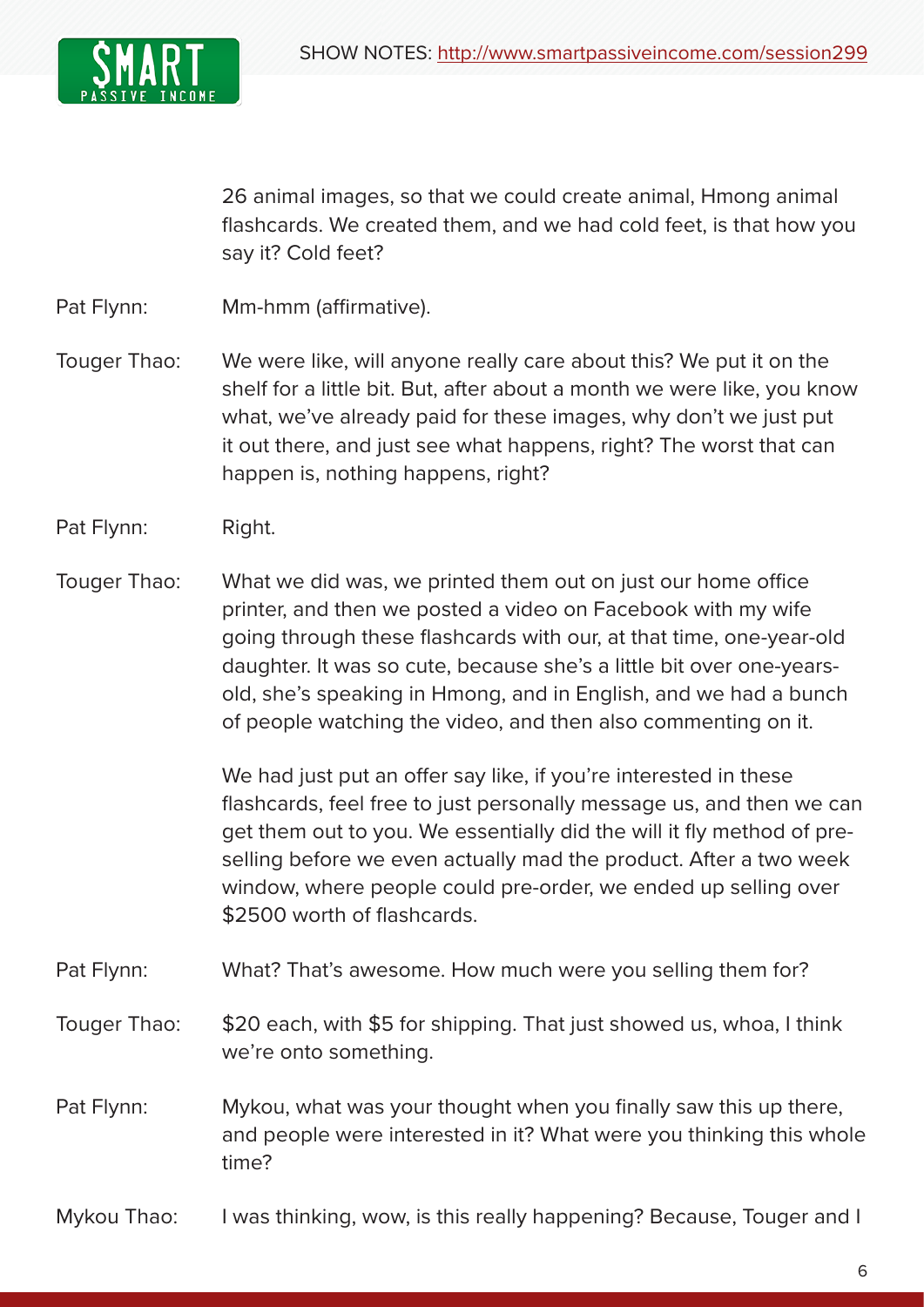

had been trying other businesses, and tried things like photography, and things just didn't really pan out. Like Touger was saying, we almost didn't do this. There was a month where we put it on the shelf and said, you know what, I don't know if this is gonna work out. Just from trying it, and then seeing people start messaging, and just people sharing this video, it was so cool. Yeah, it was awesome.

- Pat Flynn: What would you say was the difference between the success ... And, we'll talk about, obviously, what has happened since then in a minute. But, this business, Hmong Baby, and it compared to the other things that you guys have both tried before, what do you think that was the thing that made this actually click for everybody, and for you guys?
- Mykou Thao: I think that for us particularly, we were scratching our own itch. It was nice, because then I, particularly me, being a Hmong woman with young kids, I was exact target market. I knew exactly what I wanted, because ... Also, this is the other thing, I wasn't gonna create something that I didn't want for my kids. I could have, I guess, but I didn't want to. I had those networks already. I'm really connected on Facebook with the Hmong community as well. The other thing was just, we actually validated this idea, which we had never done before. I know that's what everybody says, validate, validate, test everything, and for some reason we just, it never clicked until this. That was huge.
- Pat Flynn: That's so cool. Touger, when you guys were setting up the presale page, or it doesn't sound like you setup a whole website, or a bunch of systems in place.
- Touger Thao: No.
- Pat Flynn: What did you have to make all this work at the start?
- Touger Thao: Yes, this is the thing, we didn't ... I knew that if we were gonna start a website, or even a landing page, I know you can do that really quickly, but that stuff was all new to me at the time. I knew that if I got into creating that stuff, it would have distracted me. Literally,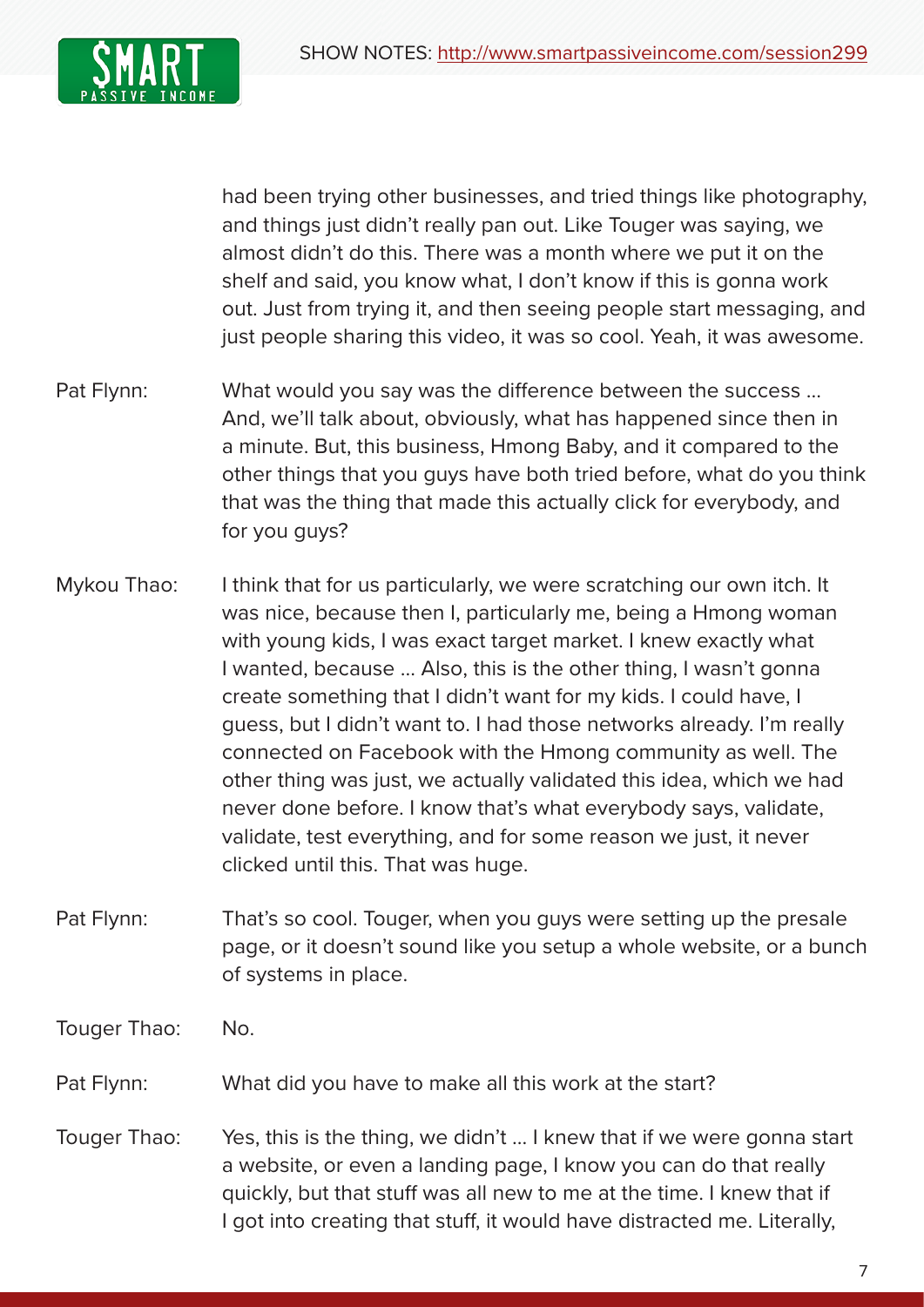

what we did was so simple. We had this Facebook post on Mykou's personal profile page, with the video, and then just with the text saying, hey, if you're interested, just personal message us. We did everything through Facebook Messenger. People, with Messenger, you can actually pay other people through that platform. Also, we had people just sending up money through PayPal, so there was no landing page, no website, nothing. We just did it all through Facebook.

- Pat Flynn: Wow, that's incredible. People are paying you money, money's rolling in, and you hadn't yet created these products yet. What was it like, Touger, if you can continue, to okay now you have this money, you have to deliver, what were the next steps for you from there?
- Touger Thao: Since we saw the money coming in, we realized, okay, we really have to actually print this stuff, and learn how that process even works. We connected with a local print shop here, where we're at here in Minnesota. It's not, it's like five, ten minutes away from our house. We found them, found that they were competitive price. They had competitive price for printing the cards for us, and that was really nice, because then we could actually touch, and feel, and really see the proofs before we had them mass produce the cards. We did that, and really pretty much, that was the next big step.
- Mykou Thao: The thing about our flashcards, is that they're just not regular flashcards. On the back, they have questions to help you engage with your kids as well. We had to get these edited by folks, and just make sure that everything was correct, so that took a bit of time to get everybody's feedback.
- Touger Thao: That's right.
- Mykou Thao: Then, luckily I had worked with, in design and all of that other, these other programs. I was able to just design these cards really quickly, and we got them printed, and we didn't even have boxes for them. We just put them in these little Ziploc-y bag thingies, it was pretty ghetto.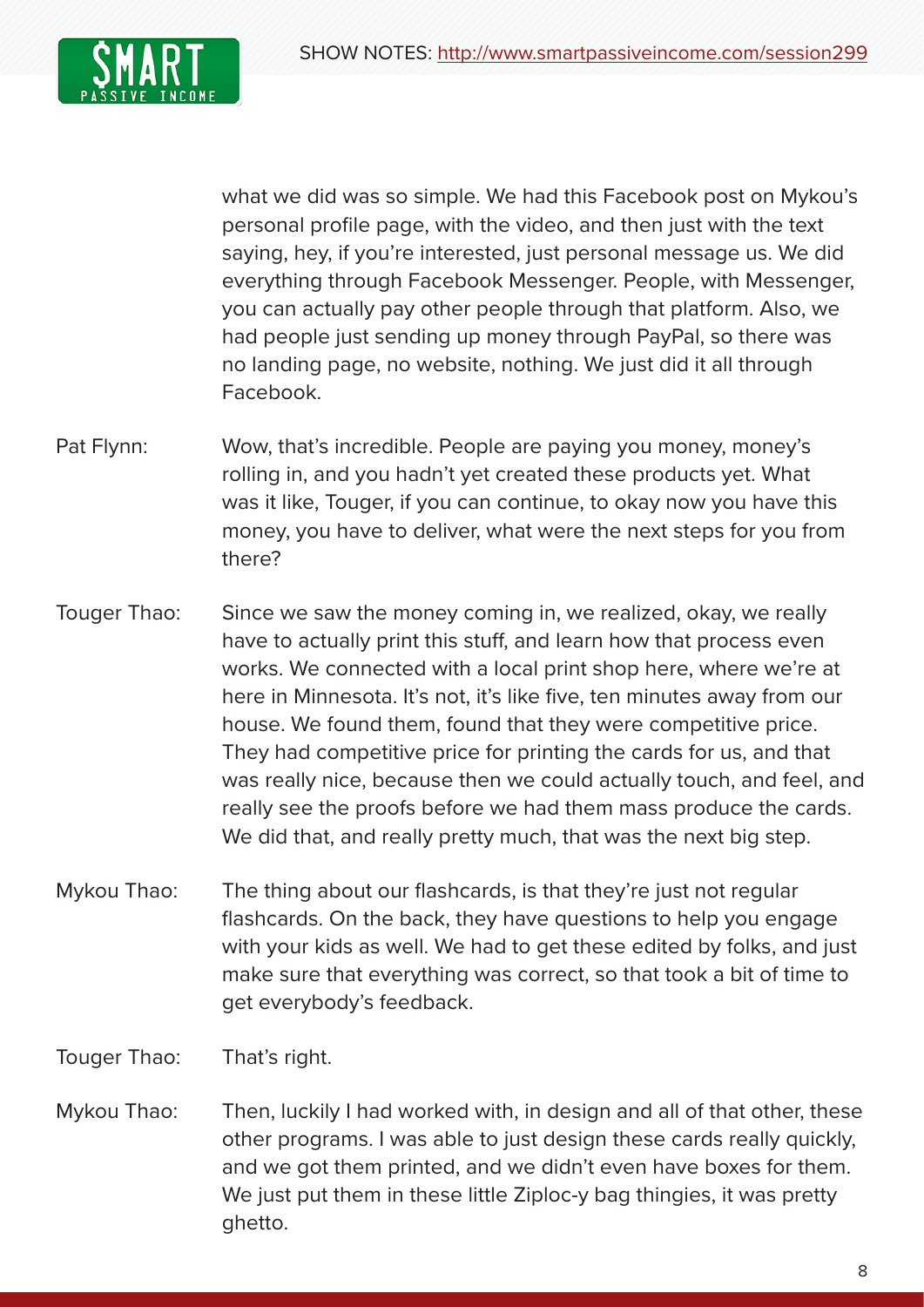

Pat Flynn: I love it.

Mykou Thao: But, people, barely anybody complained about it. We were able to get these things out pretty quickly.

Touger Thao: Pretty quickly, yeah.

Mykou Thao: We had started getting, we posted this video, I think it was around November 29th, and we told people, we promised them that they would get it before Christmas, and they did, so it was pretty fast.

Pat Flynn: Wow, that wonderful. Then, what was the feedback like, Mykou, after people had these in hand?

- Mykou Thao: They loved it. It was, I was, okay so for me, I'm really picky about how things look, and I want to make sure that everything that I create is quality. My biggest fear was that, they would just hate it, or they would complain, and say all these things. But, barely anybody said anything negative about them. I think we got one or two returns, and people were [crosstalk 00:16:00] Oh, okay, no returns, just kidding. But, people were posting videos of their kids going through it, and there were comments on these other people's videos, and it was just so cool. Because, there had ... There were very few things like this out there, so people loved it.
- Pat Flynn: That's amazing. Was there any moment in time, before you shipped them out, or even after you shipped them out, that you're like, what are we doing here. This is so new, this is something that you guys had never done before. What was going through your head while all this was going down, Touger, if could speak to that?
- Touger Thao: We were so excited, because for years we had been trying to create an online business, trying to get into entrepreneurship. I came across your blog back in 2010, because I was doing a Google search for how to create iPhone apps. Remember those days when you were doing that?

Pat Flynn: Yeah, I do. Oh, man. I haven't talked about apps on the website for a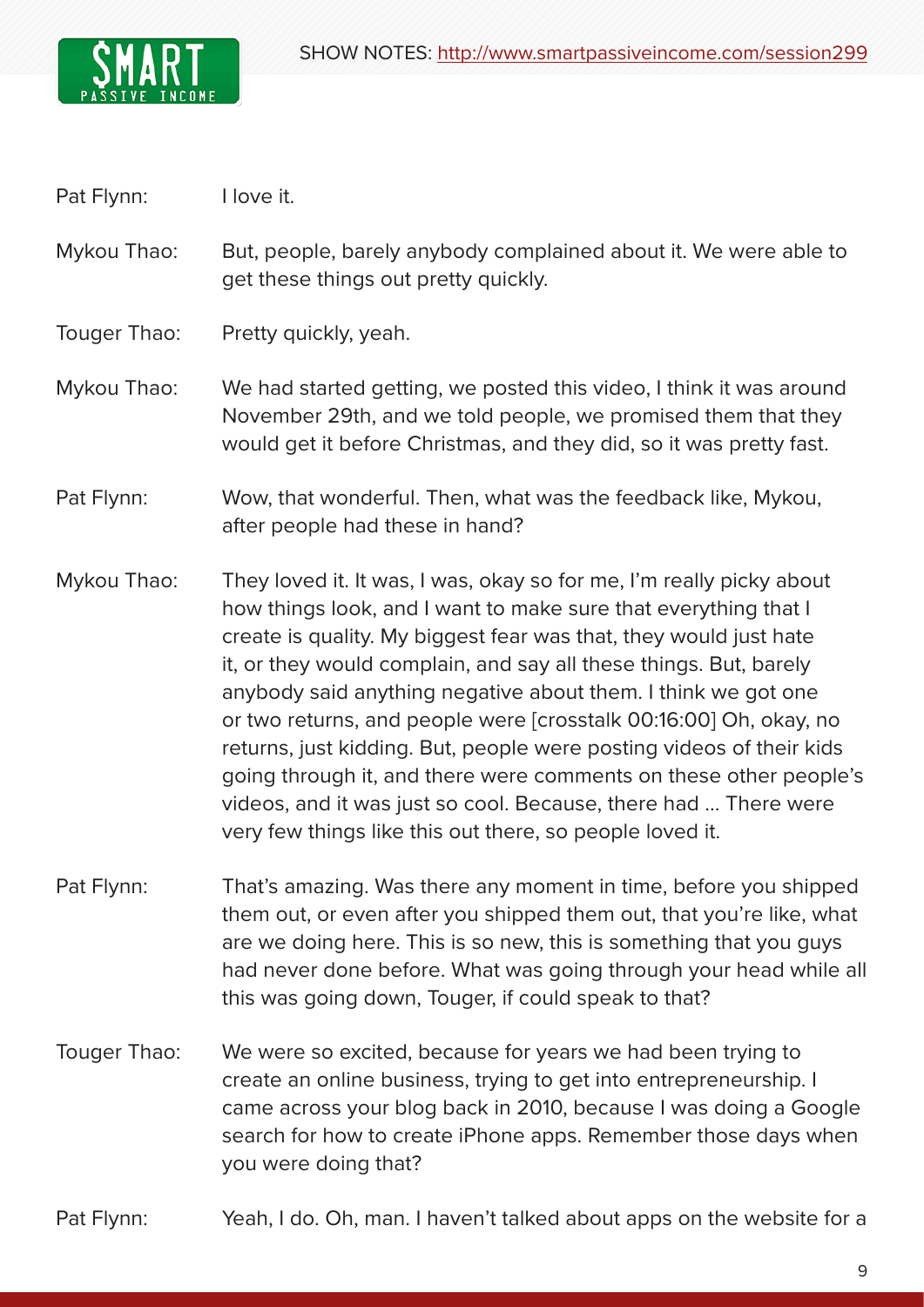



long time.

- Touger Thao: I know, it's been a long time, and so that's how far back my wife and I had been trying to do something. Like she had mentioned previously, we tried to do affiliate marketing sites, we tried writing articles, we tried to drop ship furniture, we tried homemade candles, handcrafted jewelry. We tried doing a photography business, and all of these things didn't work out. Finally, to come across an idea where folks were actually excited about what we were doing, and excited ... Not just excited, but they were willing to pay for it, for what we were creating. That was just exhilarating.
- Pat Flynn: That's awesome. What was the next step after Christmas, after the video started coming out, after you getting these testimonials? You have something going on here, how did you take it to the next step, Touger, if you can keep going there?
- Touger Thao: Yeah, absolutely. What we did was, we knew that we were onto something. Actually, we were just listening to our customers. They said, "You guys need to come out with more flashcards." We were like, okay, that's what we'll do. The said, "You guys should come out with food flashcards, numbers flashcards, and object flashcards," and so that's what we did. Over December, and January, and February, we created three more sets of flashcards, so now we had four sets.

Then what we did was, we started building our Shopify site, HmongBaby.com, and we realized the importance of building up an email list, so we did a giveaway, hoping to capture emails, and we did that over about a three month period. Because, we put February 23rd of 2017 as our grand opening for our eCommerce store. We captured about 800 emails from the giveaway, but we made a big mistake, which was the giveaway prize was too general, and therefore about half of the emails that we actually got weren't really that interested in what we were creating.

Pat Flynn: Interesting. Mykou, can you tell us what it is that you were giving away, and what the disconnect there was?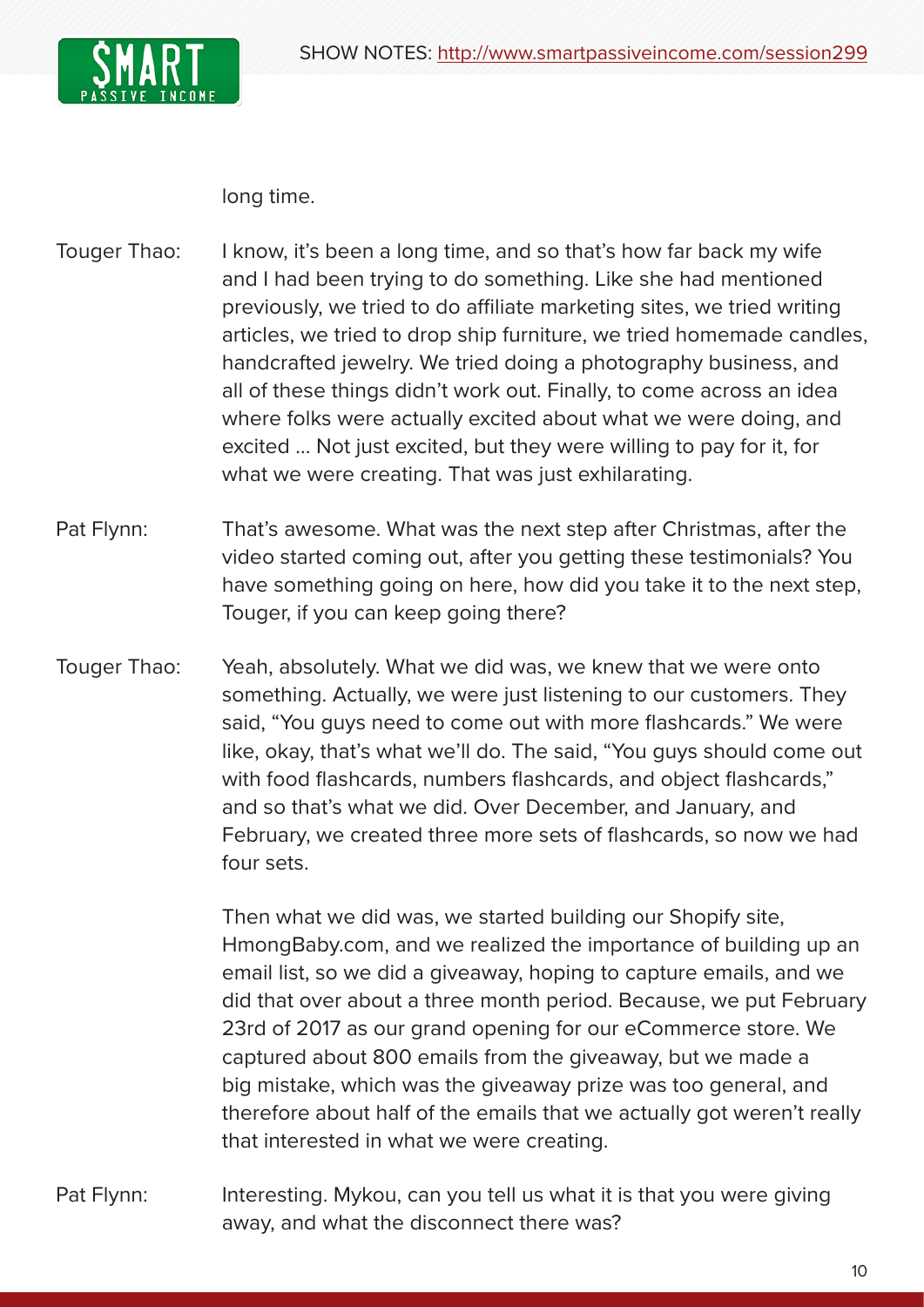

Mykou Thao: Yeah, so the funny thing is, Touger had listened to your podcast with Brian Harris, and Brian Harris had talked about not giving something that's too general away. But, we had done a survey with the people who had purchased the cards before, and asked them, would you guys, we gave them a couple of options of gifts that they would like. One of them was a \$200 Amazon gift card, and a ton of people said that's what they wanted.

> We were really hesitant about it, but then in the end, we were like, you know what, why don't we just go ahead and trust our audience, and do that. That's what we did, and we ended up getting just a ton of people on Facebook who would just enter giveaways all the time. That's what they did for their life basically. We got all of these random emails, and people entered, and that was just a mess.

- Touger Thao: In addition to the giveaway, in addition to the \$200 Amazon gift card, we also gave away a free four pack, I mean, one set of each of our flashcard set, so that's four flashcard sets in addition to the \$200 Amazon gift card.
- Mykou Thao: Right, but it was the Amazon gift card that drew a low folks.
- Pat Flynn: That was all incentive to hopefully build your email list.
- Touger Thao: Right.
- Pat Flynn: But, because the thing that you were giving away wasn't necessarily connected to what you were offering, or selling, there was just ... I'm guessing that when you ended up selling, that a lot of those emails didn't convert, is that what I'm hearing?
- Touger Thao: Yeah, absolutely. When we did the grand opening ... What we did was, on the email that we revealed who the giveaway winner was, we also announced the opening of our store. In the first five days of our store opening, we only got about \$500 in sales, and so we realized, oh, this is not good. We need to have something better than this. Actually, interestingly, Mykou was tagged on Facebook with a video that someone else had posted, and that video was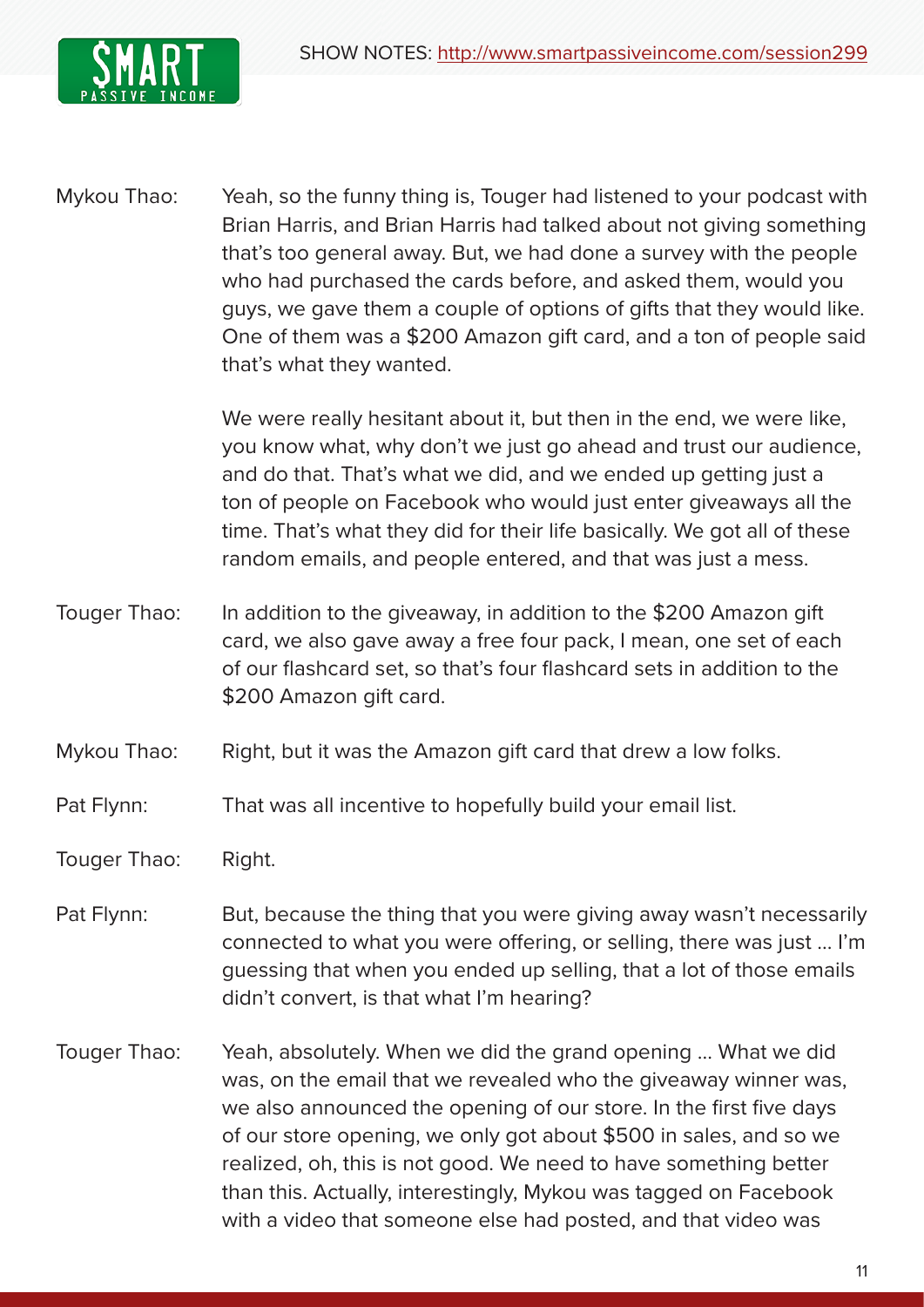

actually a video that we had posted on YouTube, where Mykou was teaching Hmong animals, or how to say Hmong animal names. This person had downloaded it from YouTube, and then posted it up as an original Facebook, as a native Facebook video.

When I saw that video, it had 5000 views, and dozens and dozens of comments. I realized that, Facebook really likes people to stay on Facebook. They really promote, and really give a lot more value to Facebook videos, versus linking to a YouTube video, which we had been doing previously. What we decided to do was, we created a Facebook video, a short, a little bit over a minute, where again, Mykou is going through the flashcards that we had created with our, at the time, one and half-year-old daughter. It was again, a minute and half. She's just going through the cards, and at the end of the video it said, get your flashcards at HmongBaby.com. We released it on Tuesday night, and by Thursday night, it had almost 150,000 views.

- Pat Flynn: Wait, what? 150K?
- Touger Thao: Yes. 150,000 views. It got shared thousands of times. It had 80 comments, thousands of reactions. It was crazy. Because, that video got shared so much, I think in, because of that, in the first 30 days we generated ... In the first 30 days of our website going live, we generated over \$10,000 in sales.
- Pat Flynn: Wow, so great job on creating that video. That's amazing, and that's a great realization that Facebook wants to keep people on Facebook. I think that's true for any platform. YouTube wants to keep people on YouTube, any of this cross promotion stuff doesn't tend to work out very well. I want to go back to this initial website launch with the lead magnets that you had, and the incentive that you had to people subscribe to your email list. If you could do that all over again how would you actually structure that differently than before? We can pass it to both of you, so Mykou, maybe if you could do that all over again, you would likely remove the Amazon gift card, but what would be there instead, at the launch, to help kick it off, that you think would be better?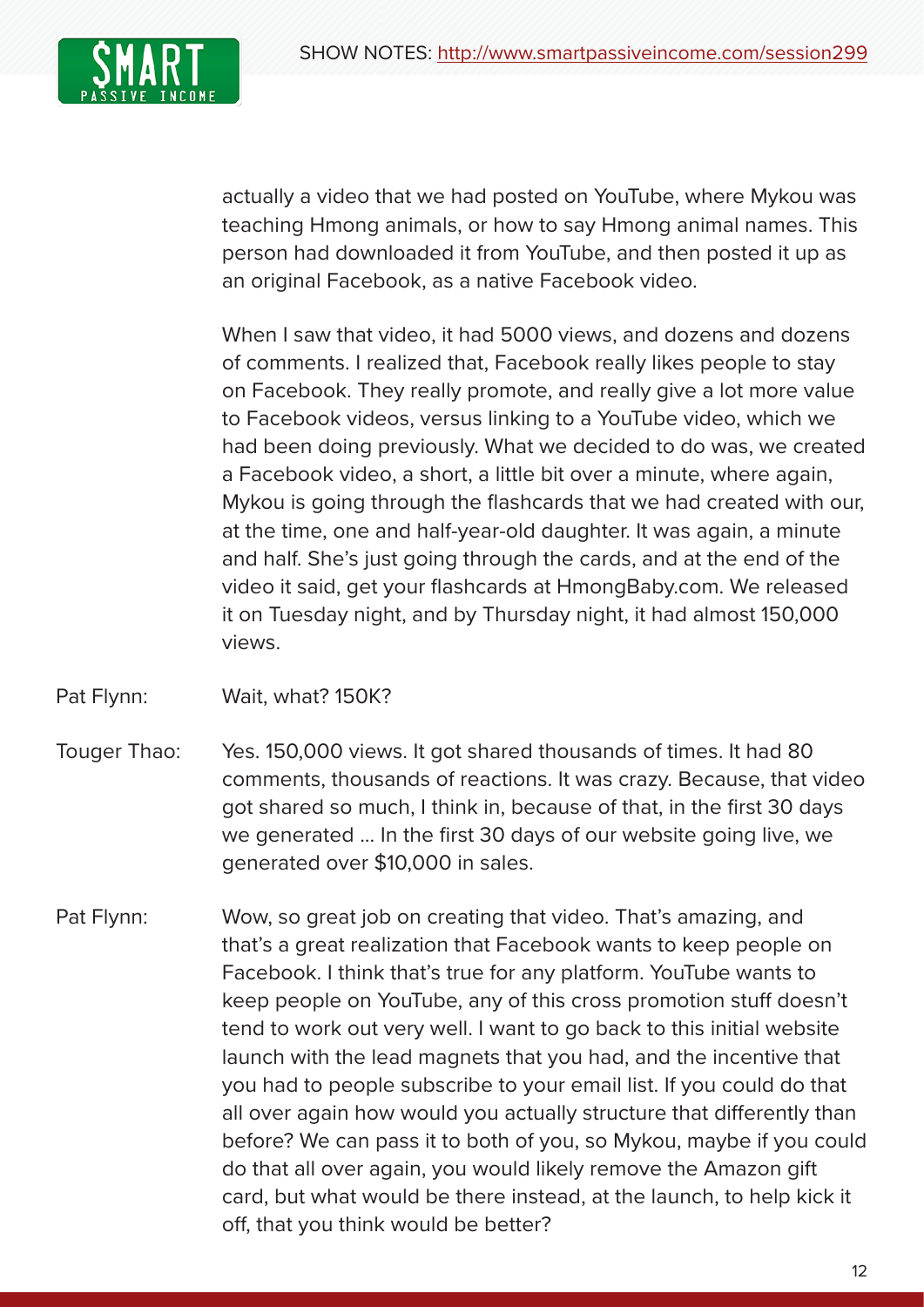

- Mykou Thao: yeah, so something that Touger and recently did is, we've been doing Facebook Lives, and we've been just giving away our products. I know that some folks think that doing that might just seem cheap, but for us, it worked really well. Because, there's nothing else like this out there, and people who are coming to us, want what we are offering. That's what we would have just done instead of throwing in that \$200 gift card, we would have just done our flashcards, and just left it at that. I think that would have drawn the exact crowd that we wanted. Versus, just random folks.
- Pat Flynn: I see, and the Touger, are you doing anything right now to build your email list, or are you just solely focused on Facebook for growth right now?
- Touger Thao: Gosh, it's interesting that you ask that questions. Because, right now, we are experimenting ... We are growing our email list, and we're also experimenting with getting Facebook Messenger subscribers. What we're doing is, we're using the app called ManyChat, and we learned about this at the converter conference here in Minneapolis. What we're doing is, we're doing a giveaway, another giveaway, I should say, of 13 of our products. It's onesies, toddler tees, some shirts, tee-shirts, and then all of our flashcards, and also a book that we recently came up with.

We're doing that, we just started that giveaway last week, and we've already amassed over 1000 Messenger subscribers, and we've grown our email list to over ... We've grown it another 500 emails. We're getting, I think, more high quality leads, because these are folks who actually would want our stuff. That's what we are just recently experimenting with right now, and the reason why we're doing that is, because with black Friday, or with the holidays coming around, as an eCommerce store, this is such an important season for us.

Pat Flynn: Right.

Touger Thao: We're gonna be building up the list so that, when we have our black Friday sale, we can share that information with high quality leads,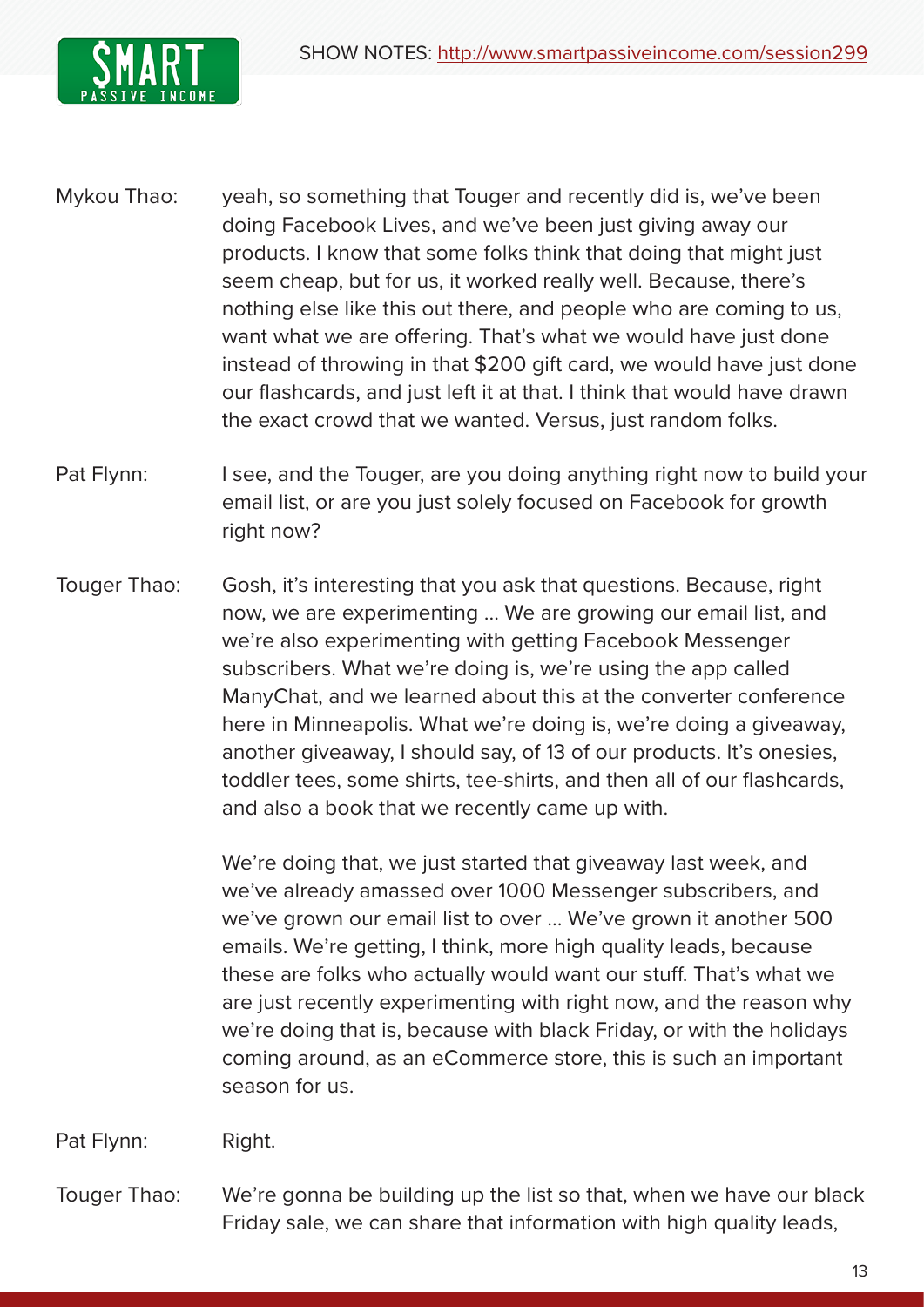

who are interested in what we are creating. That's something that we're experimenting with right now.

- Pat Flynn: I love that, and you guys are listening to this right now at the start of 2018, so we're doing some time hopping here. It is currently, we're recording this in very early November, so black Friday has not happened yet, and you guys a few weeks to put things into place for that.
- Mykou Thao: Yes.
- Pat Flynn: I know you guys are working hard. I also I know that you guys recently did a pretty successful launch of something. Mykou, can you talk about what it is that latest project was, and how you started it? Why was that a new idea, and what did you do to set that all up for yourself?
- Mykou Thao: We recently came out with a book. Just a show children's board book, and there's not really anything like this out there. For the summer, Touger and I were in a lull trying to figure out, how do we keep the customers coming, and how do we get sales every single day? After we had our second daughter, everything was just quiet, and so we're trying to figure out, what do we need to do next? Do we need to do more discounts, or what? I was just telling Touger, I feel like we need to do a book. Because, for me, that's what I would want for my daughter.

Finally, in around September, we decide, okay, we'll go ahead and give this a try. We went ahead, and I wrote the book, and started, I don't know, I don't even think we found printers for it yet. We started printing it out on just regular paper, cut it out, glued it together, and I did a short little video of it, just showing, or letting people know that, hey, we're coming out with a book.

We started doing Facebook Lives before, and I would just do ... We did it for three weeks. Once, I think, every Tuesday for three weeks. Just, connecting with folks, and answering questions that they had. Then at the end, I would just be letting them know, hey, you guys,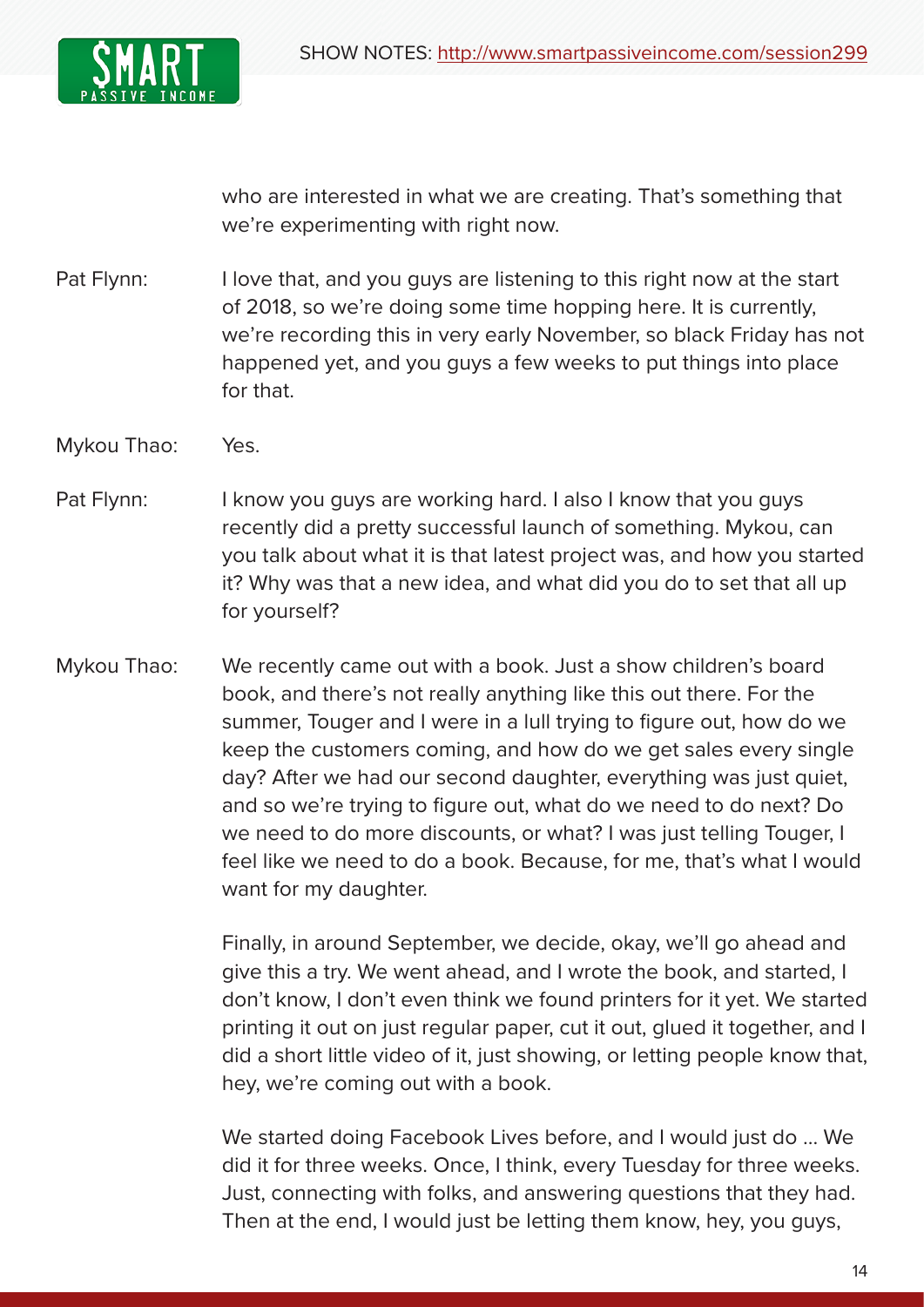

we have new products coming out. I'm really excited for this book. I was just hinting at it for a little while. Touger, you want to fill in?

- Pat Flynn: Well, let's go really quick, Mykou sorry, today, but when you say you were going live, and you're letting people know, where are these people? Are they people on your personal page, did you guys setup like a Facebook group? Who are you sharing this with?
- Mykou Thao: At first, I was doing it on my Facebook page, because a lot of folks-
- Touger Thao: Personal.
- Mykou Thao: I'm sorry, my personal Facebook page. A lot of folks had ... We hadn't been really pushing for Facebook Lives for Hmong Baby, and a lot of people were just connecting with me. Because, I also do music, and so I'm connected to a lot of the Hmong community through that. A lot of those people are the same people who are interested in this. I'd just been posting the video on my personal page, and then sharing it on the Hmong Baby page.
- Pat Flynn: Got it, okay, cool. When you say the Hmong Baby page, you had set up a page specifically for this community?
- Mykou Thao: Yeah, this is just for our website, and another thing that we did to launch this book, was we created a Facebook group, and it was called the Hmong Baby Book Launch Team. We had been posting everything on there too. These folks are the folks who got the insider information. We had a couple requirements, just three things that they needed to do, in order to be a part of it. That was to, well, they would get a PDF of the book first, so they got to see what it looked like, and then they had to write an honest Amazon review, share the review on their Facebook timeline, and then also join our Thunderclap campaign. I don't know if you've heard of Thunderclap. But, it's like an online flash mob, where we have a post, and then on the day that you want, everybody posts that at the same time. It's like this flash mob thing where Hmong Baby's everywhere.
- Pat Flynn: Yeah, Thunderclap is cool. You can find it at Thunderclap.IT, and it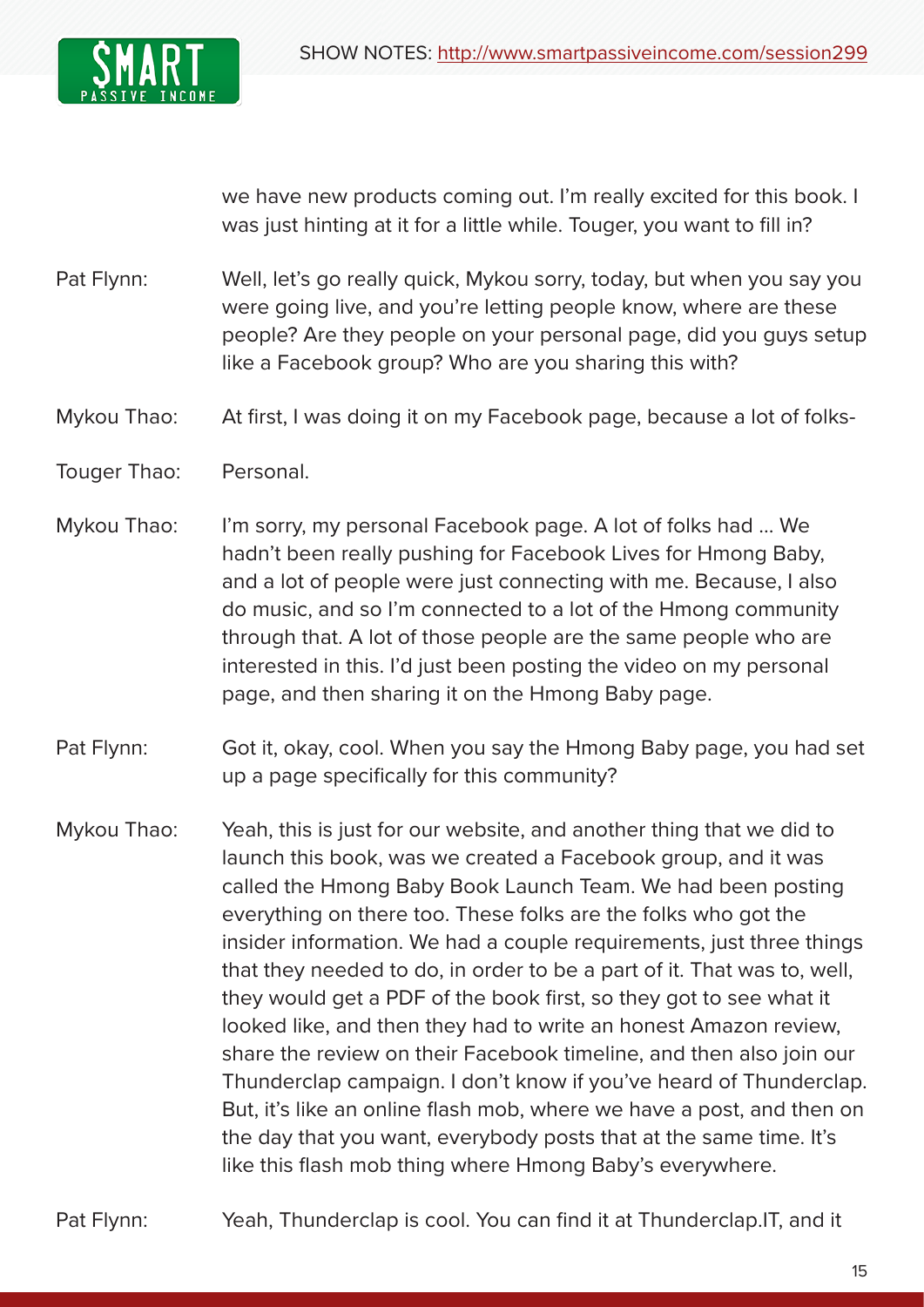

allows people in your audience to say, and basically pledge, yes, I'm going to support you on this day. You pre ill out a Tweet, or a Facebook message, and when people accept to support you, that Tweet or message goes out automatically to through their social channels, so they don't have to think anymore. It's cool, because the keep track of what your reach is over time, so that's cool. Do you remember what your reach was when you launched on Thunderclap?

- Touger Thao: We don't remember. But, we, our goal was to get 100 people to pledge to be a part of our Thunderclap campaign, and it was really good. Because, that started building momentum. Folks were getting excited, because they wanted us to reach that goal. About a week later, when we did, when we opened the cart for pre-orders, there was a lot of momentum already there.
- Pat Flynn: What was your goal with the pre-orders? You hadn't yet printed the book, you were gonna come out with this campaign to collect preorders. What was your goal for that?
- Touger Thao: Our goal was to get 150 books pre-sold over seven days.
- Pat Flynn: 150 books?
- Touger Thao: Yep.
- Pat Flynn: Over seven days, and how much was the book being sold for?
- Touger Thao: \$20.
- Pat Flynn: \$20, okay, and then tell me how the campaign went after you launched.
- Touger Thao: We reengaged our email list, we were doing Facebook live, so folks were interested. We created this Facebook group for folks to help promote the book. When we finally launched, or opened up the cart to take pre-orders for the book ... Just a little backstory, we stayed up to 5:00 in the morning the night before, and it was just crazy.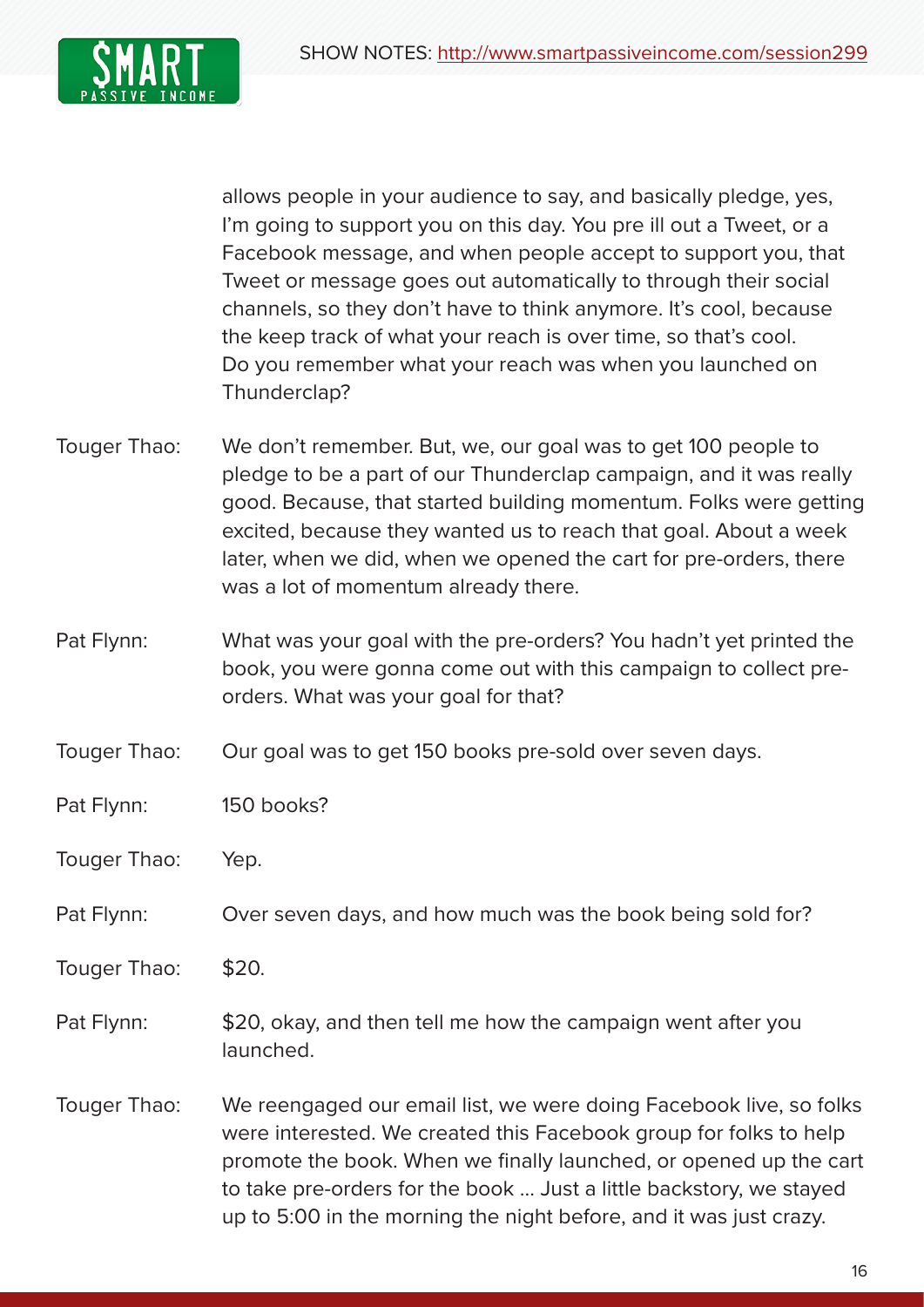

Because, we have little babies, and so they got up at 6:30, so we literally had no sleep.

Pat Flynn: What were you doing until 5:00 AM?

Touger Thao: We were just finishing up the details, making sure our website was good, making sure, finishing up the landing page. We modeled what we were doing after a Kickstarter campaign. But, we did it on our own website. But, we just modeled it after a Kickstarter campaign, where there was a certain number of books that we needed to reach. When folks went to that product page, they saw a meter, where it was like, we're here, and we need this many more. It showed people, for the folks who were interested, oh, we're almost there. If we can get there, then these books will be released.

> We were finishing up the landing page, we were making sure all the systems and things were in place. Pre-writing the emails that we knew were gonna be coming out. Then when we finally launched, or opened up the cart at noon central time, we were so nervous, and then after the first minute, we got our first order for the book. We realized, whoa, people are paying attention. Because, the only reason there was an order that quickly, is because they re anticipating that the cart was gonna open at noon. After about an hour we saw order come in, order after order.

> I have to tell you, Pat, and I know you know this, but when you see your notification, when you see your phone blowing up with notifications that you're selling products, it's just, it feels so amazing. It feels so amazing. The crazy thing is, that you and I actually, had a Skype strategy call at 3:30 on that launch day. Do you mind if I tell that story?

Pat Flynn: Please do.

Mykou Thao: Well, first of all, Touger had this scheduled with you, and it was not even planned, right? It just happened to be on that day. We were getting close to reaching our goal already. It was about three hours or so, and I was like, Touger, I think that when you're on the phone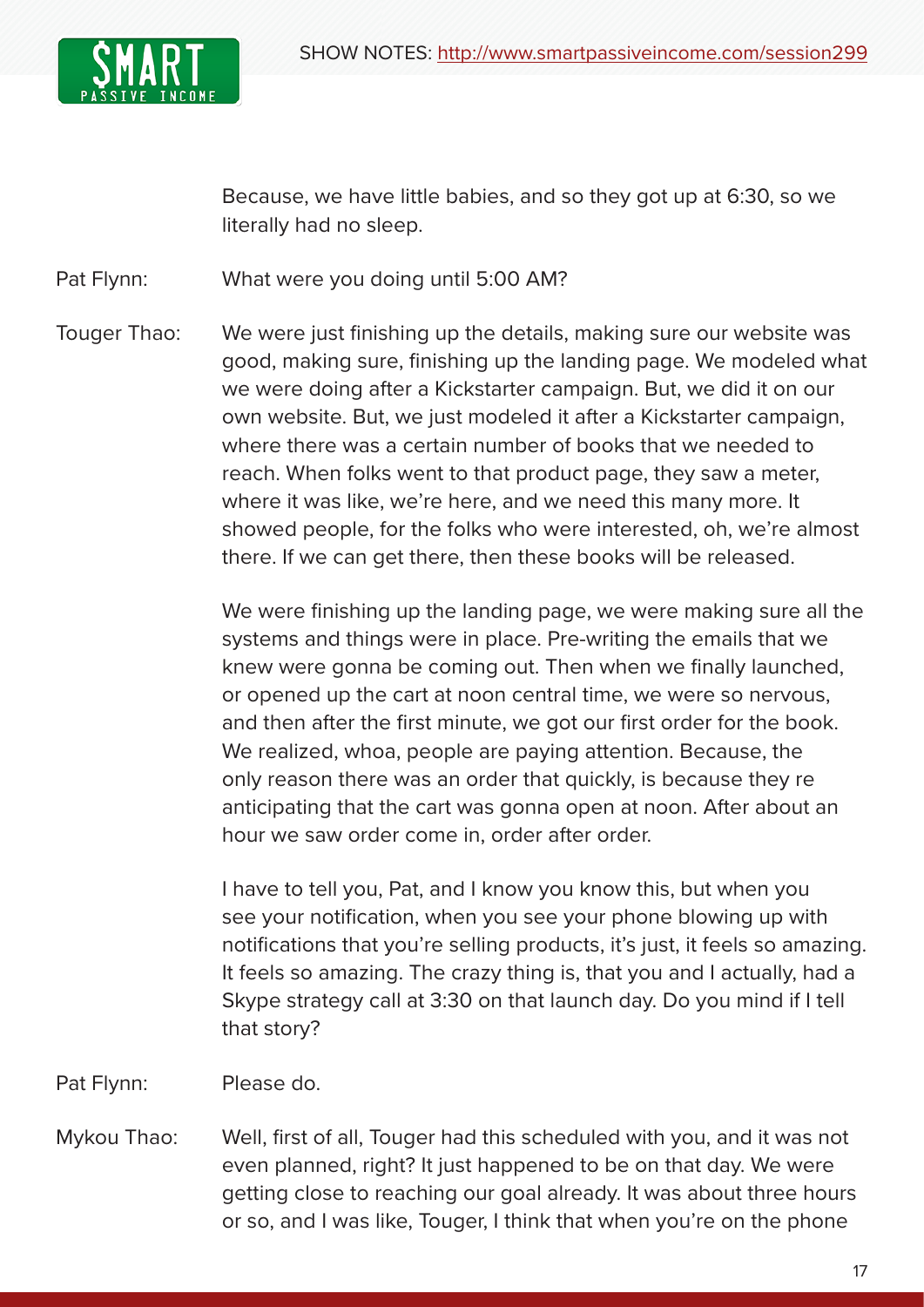

with Pat, we're gonna reach our goal.

- Touger Thao: With that, she said that, and I was like, we'll see, we'll see. Our Skype call was at 3:30 PM central time, so it had been about three and half hours since we had opened up the cart, and we had sold 139 books at that point.
- Pat Flynn: Dude, that's crazy. It's not even like a few hours yet.
- Touger Thao: Yeah, it was just a few hours, and so I was super excited. When I got on the Skype call with you, I was obviously really excited, and you could tell.
- Pat Flynn: Yeah.
- Touger Thao: We were chatting for a bit, and then I don't think I told you this part, but at the end of our Skype call, I had gotten a notification that had someone had bought 20 books. I showed you my phone, to show you that someone had bought these 20 books. But, at that moment I didn't realize that actually, at the very end of our Skype call, we had broken the 150 mark.
- Pat Flynn: Dude, I didn't know that. That's cool.
- Touger Thao: Yeah, I didn't know that until Mykou told me. I was like, oh yeah, that's true. Pat, you're good luck, that's all I'm saying.
- Pat Flynn: Hey, man, that's why I'm here. I'm here to share the good luck with as many people as I can. But, no, that's super cool. I didn't, wow, that's amazing. You reach your goal in, what, four hours essentially.
- Touger Thao: Yeah.
- Pat Flynn: You have six days and 20 hours left to go. Tell me about how the rest of the launch went for you? Mykou, what's going through your head, how did the rest of the thing go?
- Mykou Thao: I'm not the best at this, because my memory is terrible. I may need Touger.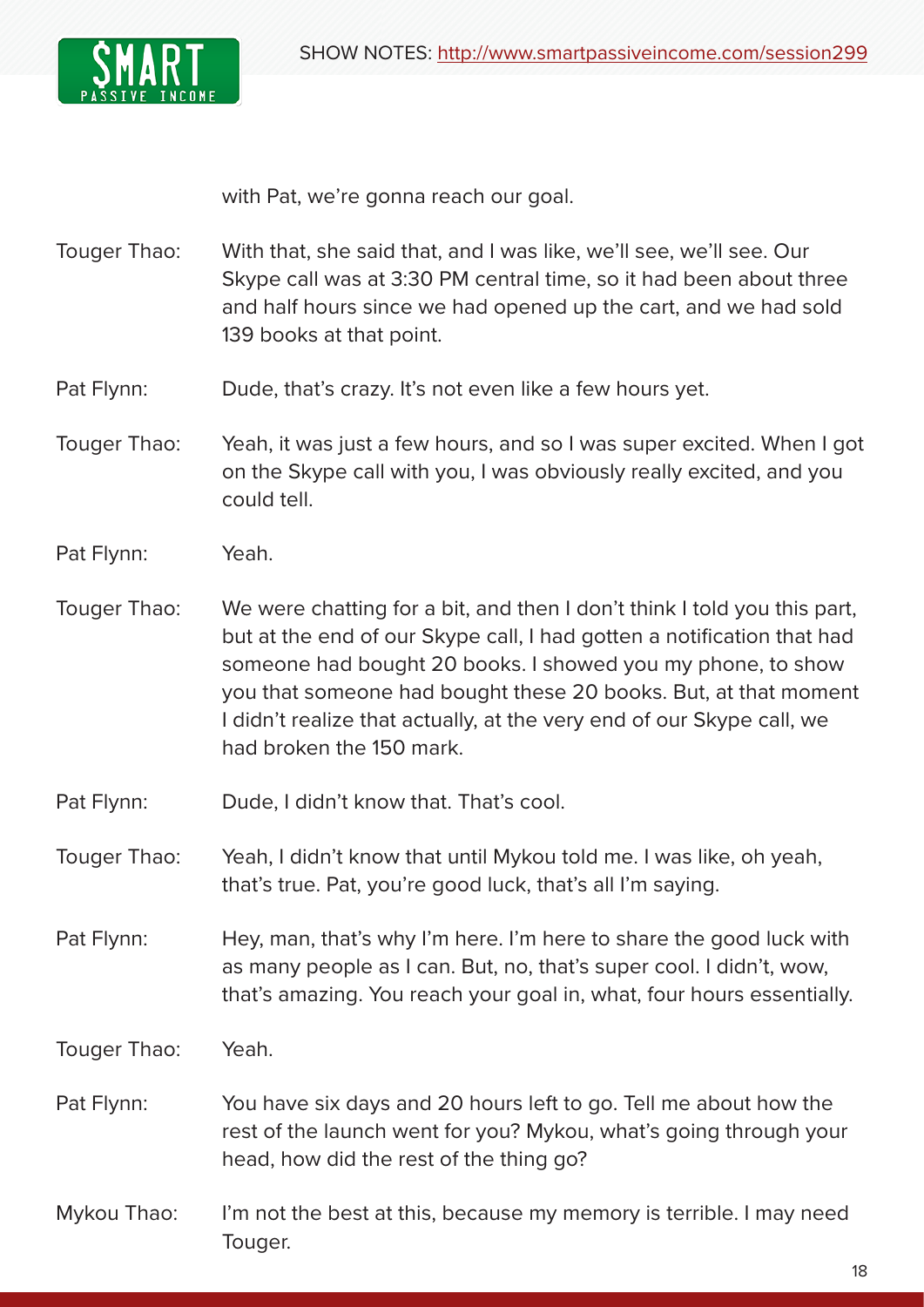

Pat Flynn: Sorry to put you on the spot.

Mykou Thao: No, it was great. I just remember I was dancing, and just like, oh my gosh, I can't believe this is happening. It was awesome.

Pat Flynn: Really quick, Mykou, because I don't know in the story right now, are you guys working full time, or had you worked full time, or what was your ... Is this your full time thing?

Mykou Thao: Mm-hmm (affirmative).

Pat Flynn: Tell us about that.

- Mykou Thao: Yeah, this is our full time thing. Touger ended his full time job in February of this year. We'd been trying to figure out, okay, should Touger go get a job, maybe you should still be a car salesman, and try to use all of the skills he has gained and learned about being an entrepreneur to do that. But, then I was like, I don't know if that's ... I don't really want you to do that. We, Touger decided to go ahead and just do Hmong Baby full time. At this point we had been doing this full time for a while, and yeah.
- Pat Flynn: Got it, that's awesome. You allowed yourself to have even more time to put effort and time into this, and it obviously was paying off. Okay, with six days and 20 hours left, Touger, what's the rest of the week like for you?
- Touger Thao: Sales continued to come in, and we, again, we were super excited, and it was really amazing. Then, as with any launch, or any when open cart window, there is the excitement in the beginning, where there's a lot of sales, and then it dips in the middle. Then at the end, before the cart closes, it goes up again. We had done a lot of research and saw that was pretty common practice. In the last couple of days we decided, you know what we need to do ... Well, in the last day, I should say.

In the last day, what we decided to do was, to do another Facebook Live, where we shared some content, and then also we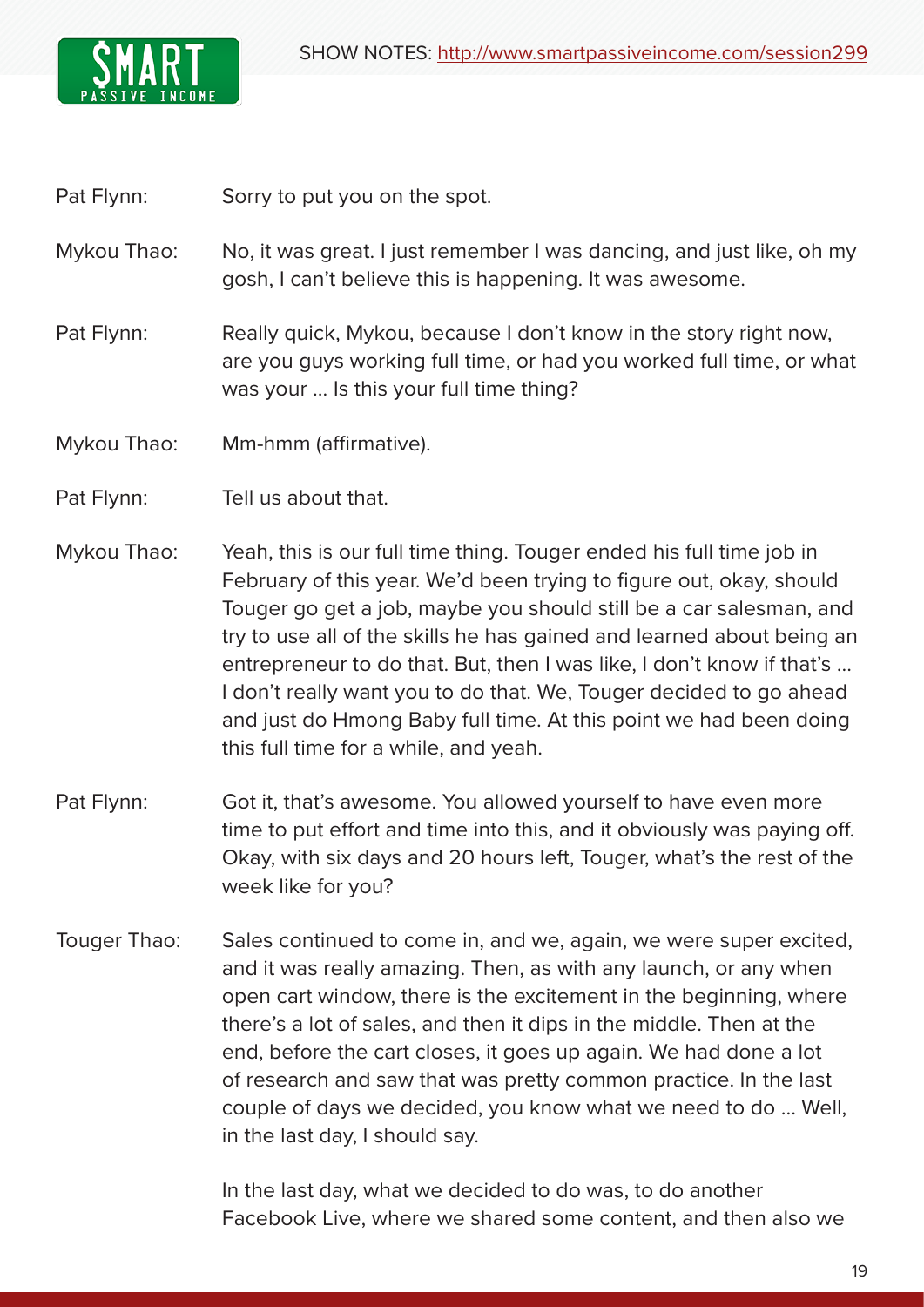

just reminded people that the open cart was closing at midnight that day. We, again, just by doing that, because of scarcity, and reminding people, we got even more sales again. At the end of seven days, we sold over \$20,000 worth of products.

- Pat Flynn: What?
- Mykou Thao: Yeah.
- Pat Flynn: Congratulation.
- Mykou Thao: Thanks, it was crazy, because that had been our imaginary goal. Our was goal was to break, I think it was 10,000, and then as it eventually grew, we're like, okay maybe 15.

- Mykou Thao: Maybe 20 [crosstalk 00:37:21]. Right at midnight, Touger had set up the landing page, or the shop cart so that it would close. But, for some reason it didn't close, and so Touger had to go in there and manually do it, but somebody had snuck in, and got a book before, and with that last sale, that's what broke the \$20,000 mark. It was pretty crazy.
- Pat Flynn: Wow, that's super cool. The cart's closed, did you ... This is very common with me too, because I'm very strict on when my cart closes. That's the close of it, even though people might want it. Did you get any emails, or messages from people who are like, I just didn't get it in on time?
- Touger Thao: Yeah.
- Pat Flynn: Yeah, so how did you handle that?
- Touger Thao: Folks emailed and messaged, and it's like, oh, I didn't see it, or I forgot. We just realized that, we need to be ... We needed to say what we mean, and mean what we say. If we say that the cart is closing at a certain time and date, then that's when it's gonna happen. It's just so that, it really shows our audience that we really

Pat Flynn: Stretch goals, right.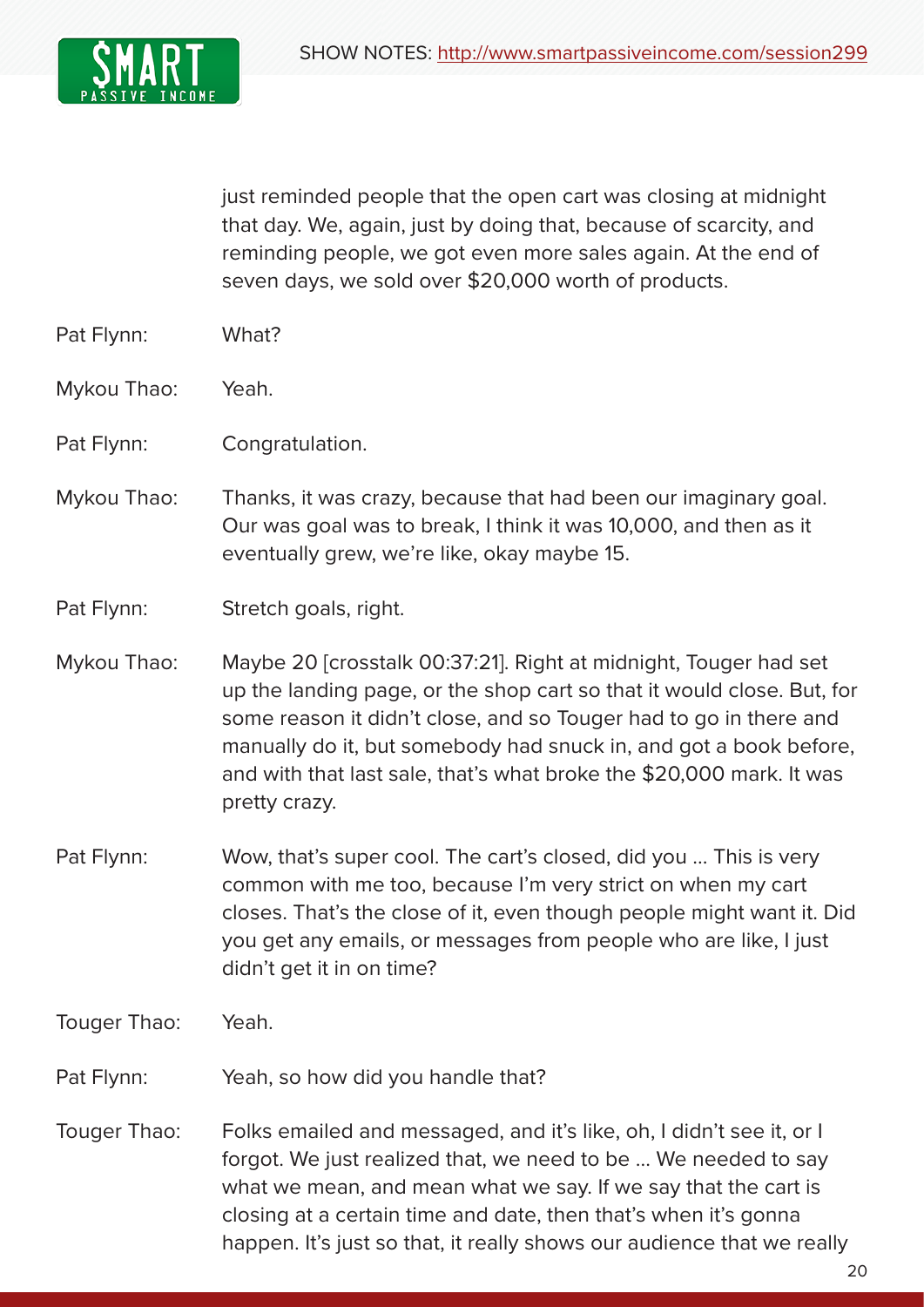

value our stuff, and when you see it, you will value it as well. But, also, I did let them know that, don't worry, in the future, this will be on sale again.

But, the cart has ended, and we gave them a legitimate reason. We said that, we wanted to make sure that we had all the orders in place, so that as we are putting these orders into production, that we make sure that we get it all done in time, before Christmas. That's the reason why we were so strict on our deadline.

- Pat Flynn: Got it. You have roughly a 1000 copies of this book to produce. What is that like, and are you manually sending them out, or how are you actually fulfilling these orders?
- Touger Thao: Yeah, so we are, all of this has been a learning process. We went through Ali Baba to find our book printing company. Because, we had done some research looking here in the sates as well, and maybe other people would know better, but we couldn't really find anything that really fit our budget.
- Pat Flynn: It gets really expensive really fast.
- Touger Thao: It does, yeah. We decided to use Ali Baba, and we were really scared, because we were like, oh man, how do we do this? We don't, we've never done this, we don't know anyone who's done this. We're really learning as we go. Learning how to communicate, learning how the whole process works. We're still in the midst of it right now. The books are being printed as we speak, and is being put together, and they will soon be shipping it to us. To answer your question, yeah, they were gonna ship it to us, to our home, and then from our house, we're going to ship it out to everyone else. We are going to be carrying inventory.
- Pat Flynn: Wow, okay, so 1000 books. Where are you gonna put them?
- Touger Thao: That's a great question. We'll figure it out.

Pat Flynn: I love it, because sometimes you don't need to know the answers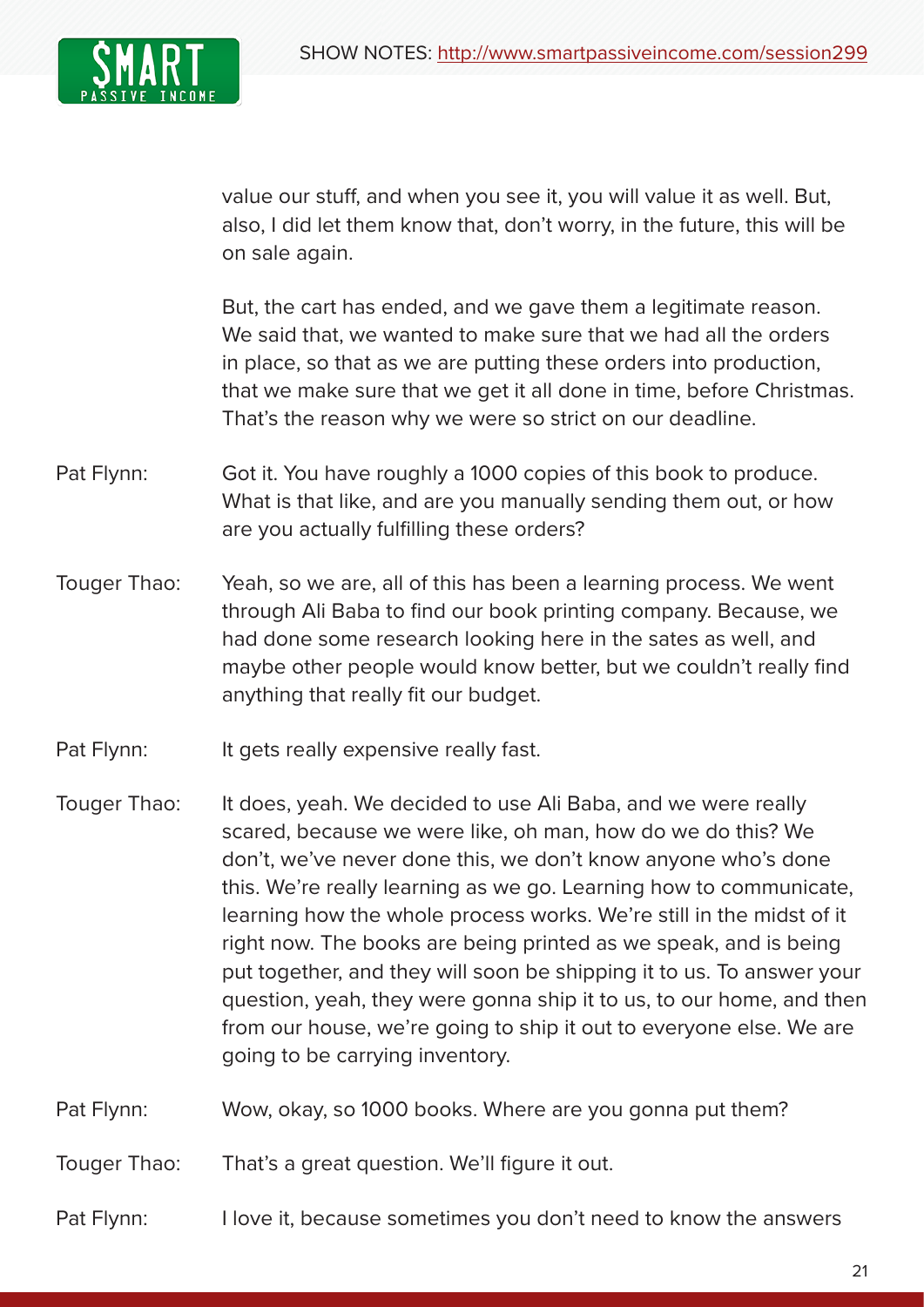

right away, but sometimes it's just kind of as it happens, you figure it out. That's what I love about this story. It's like very successful, but very humble in its start. I'm just very thankful that you are sharing this process. Mykou, tell us what's next. You have this product, obviously you're gonna fulfill it. Are there any new products potentially coming out? What's the plan for the company?

- Mykou Thao: Yeah, so we have a lot of, I don't know, a lot of awesome ideas for Hmong Baby, and a lot of it has been coming from our audience. Just, people who have been telling us, "Hey, we would love more books." But, we do have a new set of flashcard already created. Also, Pat, with your help, Touger has created a promotion, and product launch calendar for the next six months.
- Pat Flynn: Yes.
- Mykou Thao: That has been so helpful.
- Pat Flynn: Talk about why.
- Mykou Thao: You have no idea.
- Pat Flynn: Why is that helpful?
- Mykou Thao: Well, this is something that I've known that we've needed to do, but just to, I don't know, not really finding a good example of something that we can take from. Touger went ahead, and just stole yours, Pat. I hope you don't mind, but it was super helpful.
- Pat Flynn: Yeah, I'm here to allow people to steal everything I do. Not everything, don't take that literally everybody. I set examples, so you can take these examples and use them. Give everybody out there, who's listening right now, a little bit more definition on what it is that you're doing, Touger, that I helped you with.
- Touger Thao: Well, we chatted back in September, the Skype strategy session. I just asked you, what are a couple things that you suggest that we do, and these are three things that you suggested that we're taking,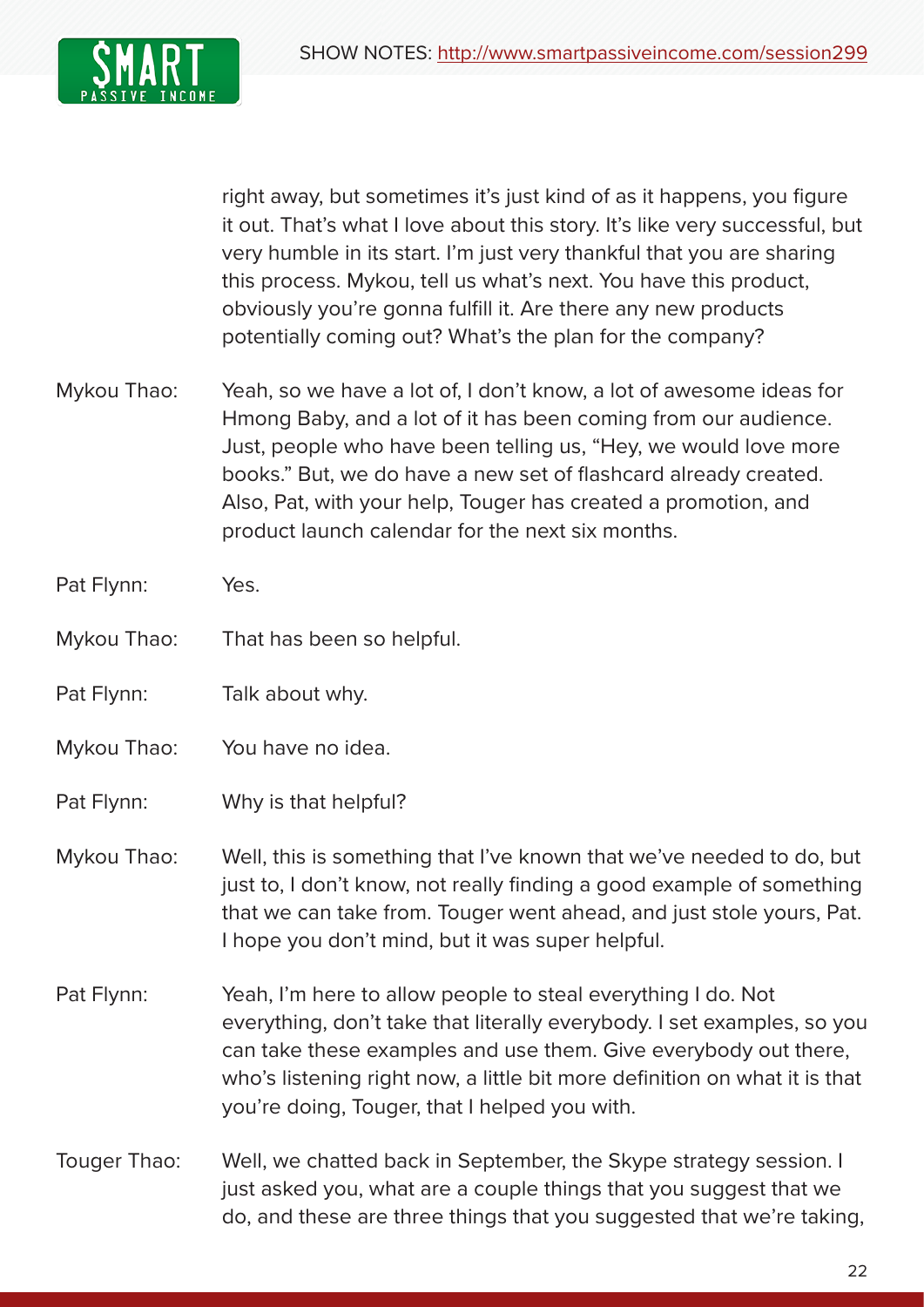

we're putting into action already. You suggested that we create a product launch and promotion calendar, and so I created one for the next six months. Really, that's really hitting, again, we're an eCommerce store, so we really wanted to hit the holidays with black Friday weekend, and then also we're gonna do a 12 days of deals in December.

Pat Flynn: Nice.

- Touger Thao: The, with January coming up, we're gonna do a sale with packages and bundles for Martin Luther King Jr. Day, and then also in February for Valentines Day. Then March, we've got something really exciting for March. I don't know if I want to share all the details right here.
- Pat Flynn: You don't have to, but maybe a little bit.
- Touger Thao: Sure, so it's ... Well, I'll just share. What we're planning to do is, March is Women's History Moth, and also March is also when International Women's Day is, which is I think March 8th or 9th, one of those, I forget. What we're gonna do is, we're gonna launch our next book on International Women's Day, and it's going to feature a young Hmong girl as the main character.

The reason why this is so significant for us is, because there just aren't really any books with Hmong girls who are the main character. Granted, there aren't many books with Hmong main characters at all. But, to have a girl as the main character, I think that's just gonna really help empower young girls to realize that, you can be anything you want to be. We're really excited about that. We have a bunch of promotional ideas set in place already, to really help launch this book really well. We're super excited about that.

Pat Flynn: That's really cool, well, congratulations on that. I love that idea. Guys, that's super cool, and I'm really excited to see even what else comes beyond that, and to follow along in your journey, and obviously, there's going to be times when we will continue to chat moving forward. I'll likely see you in Minnesota when I go to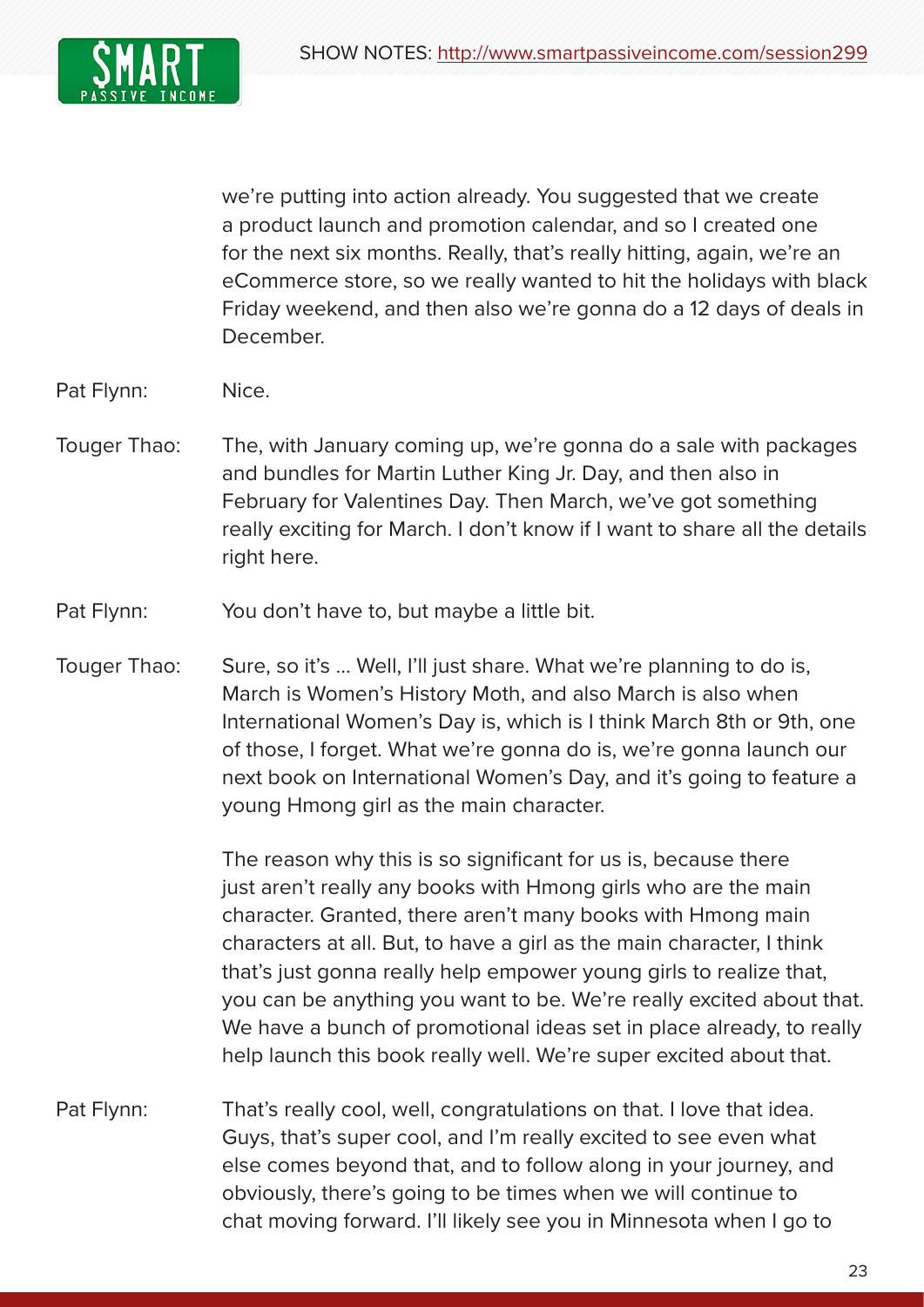

Converted, and other things. We'll make sure to keep everybody up to date on what you guys are up to. First of all, let's make sure people know where Hmong Baby is located, and that's at H-M-O-N-G, so there's a silent H there in the front.

## Touger Thao: Right.

Pat Flynn: H-M-O-N-G Baby.com. I think, a lot of people have been asking you about how you were able to build this thing. I think you even have another resource, where you're sharing the insider details of all the things that you're doing, and what people who are starting out, who want to do this kind of thing, what they might also start to do as well. Do you want to share that resource too?

Touger Thao: Yeah, absolutely. We, just to set it up, we've seen the power of a good product launch. We know what it feels like to really spend so much time, and energy, and money creating something, and then releasing it into the world, and really hearing crickets. It is just heartbreaking. It feels so horrible. The, learning, again, we're still newbies at this, but we've been learning how to do a product launch the right way, and to see the right people pay attention. To see the right people excited about what we're doing, and then releasing into the world, and having the right people just embrace it, and pay for it, and then join the movement really. It's so exciting.

> Folks have been asking us, and so we, I, with your help of the Build Your Own Brand course that you just released recently, I finally created a website to just document how we are doing product launches. Because, I really think a good product launch can really be so powerful for product, or services, or businesses. That website is called Launchology.net, and particularly for the SPI audience, we want to create a particular, a specific page. It's Launchology.net/ SPI, where we will give you the exact breakdown of how we did our prelaunch, and launch for how we generated \$20,000 in seven days.

Pat Flynn: I love that. Are you also going to share some of the tools you're using? Because, I think one of the questions that I had come up with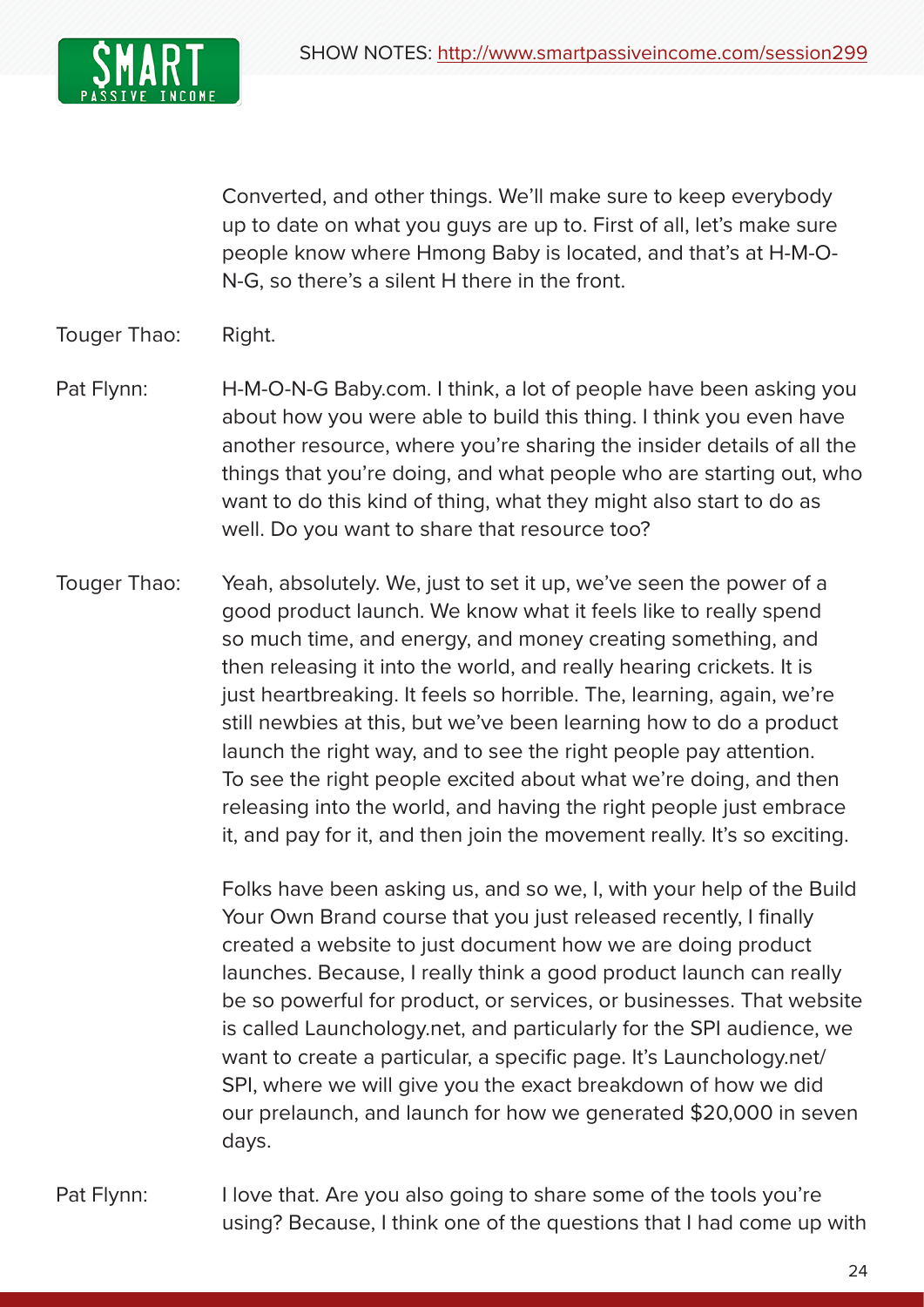

was, when you said that you created this Kickstarter like program for your own website, was that a custom tool, or is that a tool that's just available out there that we can all use?

- Touger Thao: Absolutely, I'll share all the details there.
- Pat Flynn: Perfect.
- Touger Thao: All this stuff is accessible for everyone. We didn't make anything, any software or anything custom, no.
- Pat Flynn: Launchology.net/SPI, so head on over there, and of course we're gonna have the links in the show notes, and everything else we talked about. Definitely, obviously, a link the Hmong Baby as well. Just, guys, thank you so much for taking the time today. For coming on, inspiring us, setting us up for success in the new year. I'm excited to see, maybe we can reconnect at the end of the year, and talk about all the incredible things that were on your launch calendar, and we can talk about how they actually panned out. [crosstalk 00:46:52] Any final words of advice from each of you? Maybe, Mykou, we could start with you. For those who are just starting out, maybe they are at the beginning of their entrepreneurial journey, and they've been doing the same rhythm like you guys did before, hit and miss, hit and miss. How can you encourage them to continue moving forward, and find their version of Hmong Baby?
- Mykou Thao: Yeah, I think there's a quote by Anne Lamott that says, "A terrible first draft is the secret of life." I just want to say just start, just try. Always be smart, and do research, but Touger and I would not be here talking with you, Pat, if we hadn't made all of those mistakes, and tried all those businesses and failed. Even with Hmong Baby, if we hadn't just made those silly little flashcards and posted it on Facebook. We would have never been able to get here, and to be not working at a nine to five job, and talking with you. Just do it, and it doesn't have to be anything big. I know a lot of folks think, it's got to be something like Elon Musk, I need to create SpaceX. But, even Elon Musk started with something smaller. Just think small, and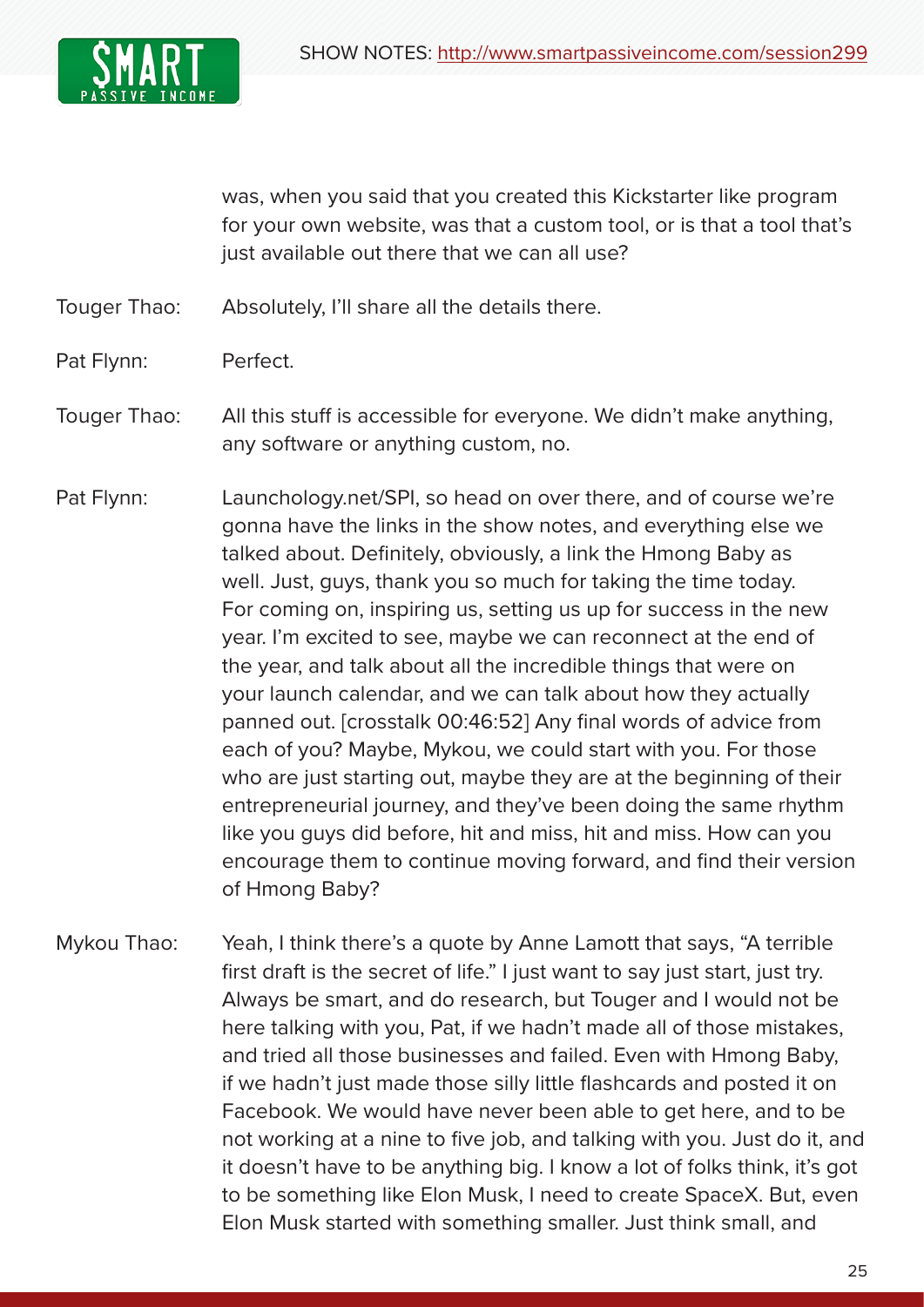

grow from there.

Pat Flynn: I love that, thank you. Touger, we'll finish off with you.

- Touger Thao: Sure, I think the thing that has been super helpful for Mykou and I is, we have failed a lot, because we've tried a lot. But, the thing is, the reason why that these failures haven't deterred us from continue to go forward is that, every time we have failed, we've asked this critical question, which is, what can we learn from this experience? What went well? What didn't go well? What do we need to stop doing? What do we need to start doing that we didn't do? Because, we've asked this critical question, every time we've had a failure, failures have been transformed into learning experience, versus just experience to deter us, and to stop us from really pursuing our dreams. I really think this is such a critical question to ask, so that it transforms failures into lessons.
- Pat Flynn: I love that. That's what SPI is all about, and all the experiments we do. I would encourage everybody out there to experiment just like we're doing right now, and what we talked about today. Touger, Mykou, thank you so much. Congratulations on Hmong Baby and everything else you got going on. I appreciate you being here.
- Mykou Thao: Thanks.
- Touger Thao: Thank you so much, Pat. Truly, you are an inspiration, an example, and everything that you do, your transparency, your integrity, it is inspiring, so thank you.
- Mykou Thao: Mm-hmm (affirmative), thank you.
- Pat Flynn: I appreciate that. Thank you guys, take care.
- Touger Thao: Take care.
- Mykou Thao: Bye.
- Pat Flynn: All right, I hope you enjoyed that interview with Mykou and Touger from HmongBaby.com. Remember that other link that Touger was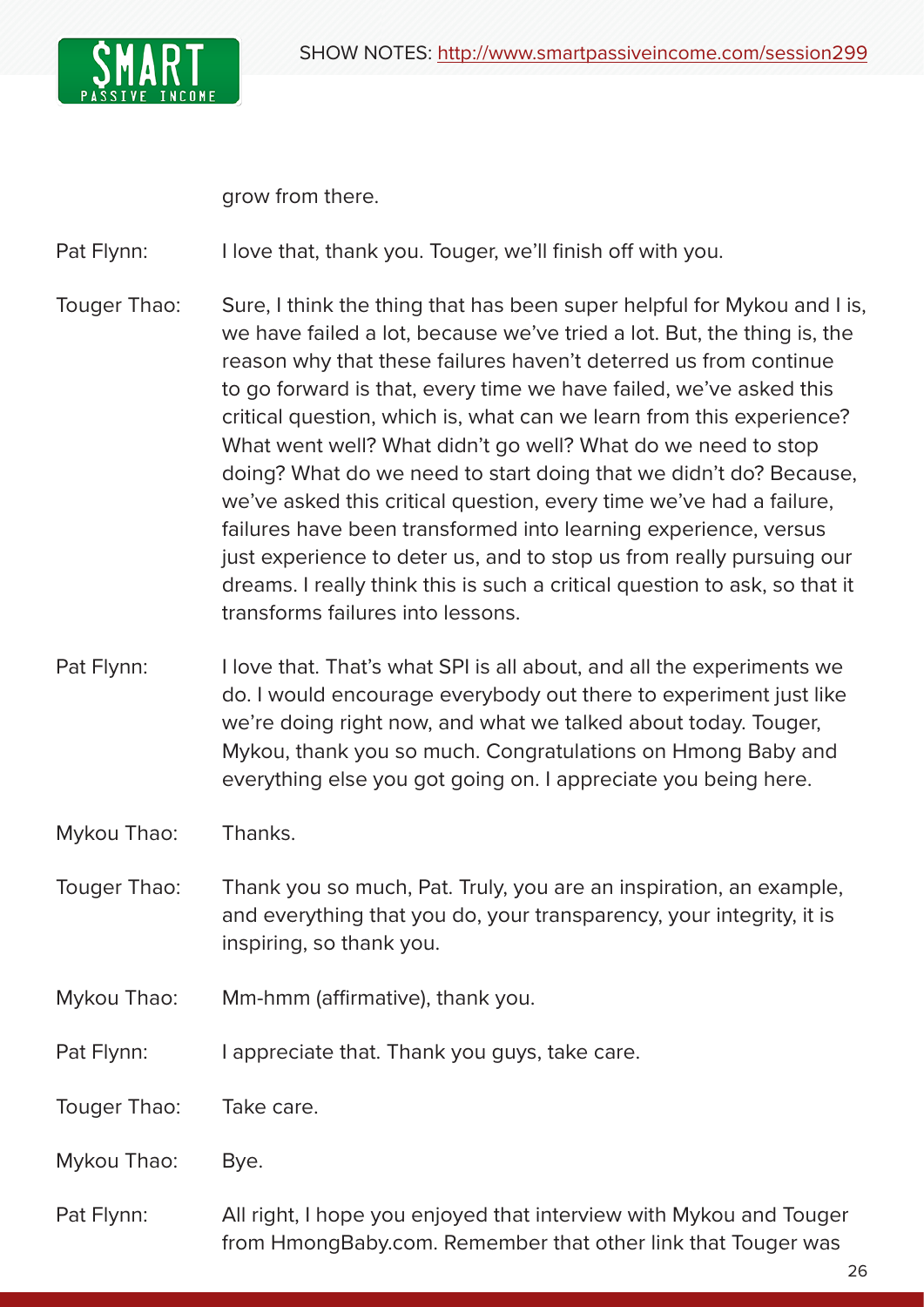

sharing about his launch, and some of the tools, and resources he was using. You can find that at Launchology.net/SPI, you can get those resources for free there, which is really cool. Mykou, Touger, I know you've listened to this episode. Just thank you so much for your time, for the inspiration, and good luck to you in the rest of your launches, and your upcoming product developments. This is fantastic. I'm so excited. I hope this has motivated you here at the beginning of the year.

As I said earlier in the episode, a lot of changes on SPI, all to provide more value for you. I'm here to help. A couple things you can do right now, make sure you subscribe to this podcast, if you haven't done so already, and make sure you subscribe to my other podcast, ask Pat. It'll be right there in your device too. Just look up Pat Flynn, you'll see Ask Pat, or look up Ask Pat, and you'll find me there too. Because, in February, I'm gonna be doing coaching calls. Remember, if you want to get coached by me too, you can apply at AskPat.com, right there in the middle of that page, next to the smart podcast player, with all the previous episodes on there. You'll see it when you scroll down, you can't miss it.

Then finally, again, going big on YouTube, so make sure you subscribe to my YouTube channel SmartPassiveIncome.com/ YouTube. All the links and resources mentioned in this episode are available, as always, at SmartPassiveIncome.com/session299, and what does that mean? It means next week is episode 300, which I'm really excited about. Again, I hope you subscribe, because we got a great episode, not with one guest, not with two guests, not with three guests, not four guest, but actually five guests back, to back, to back, to back, each members of one of my mastermind groups called the Green Room.

We're gonna be sharing some insights, in terms of things we've learned there, what people are up to, who those people are. If you want to know who that is, make sure that you subscribe, and catch next week's episode, episode 300 of the Smart Passive Income podcast. I hope you enjoyed this episode. Welcome back to the new year, and I'm excited for you and all your success too. My name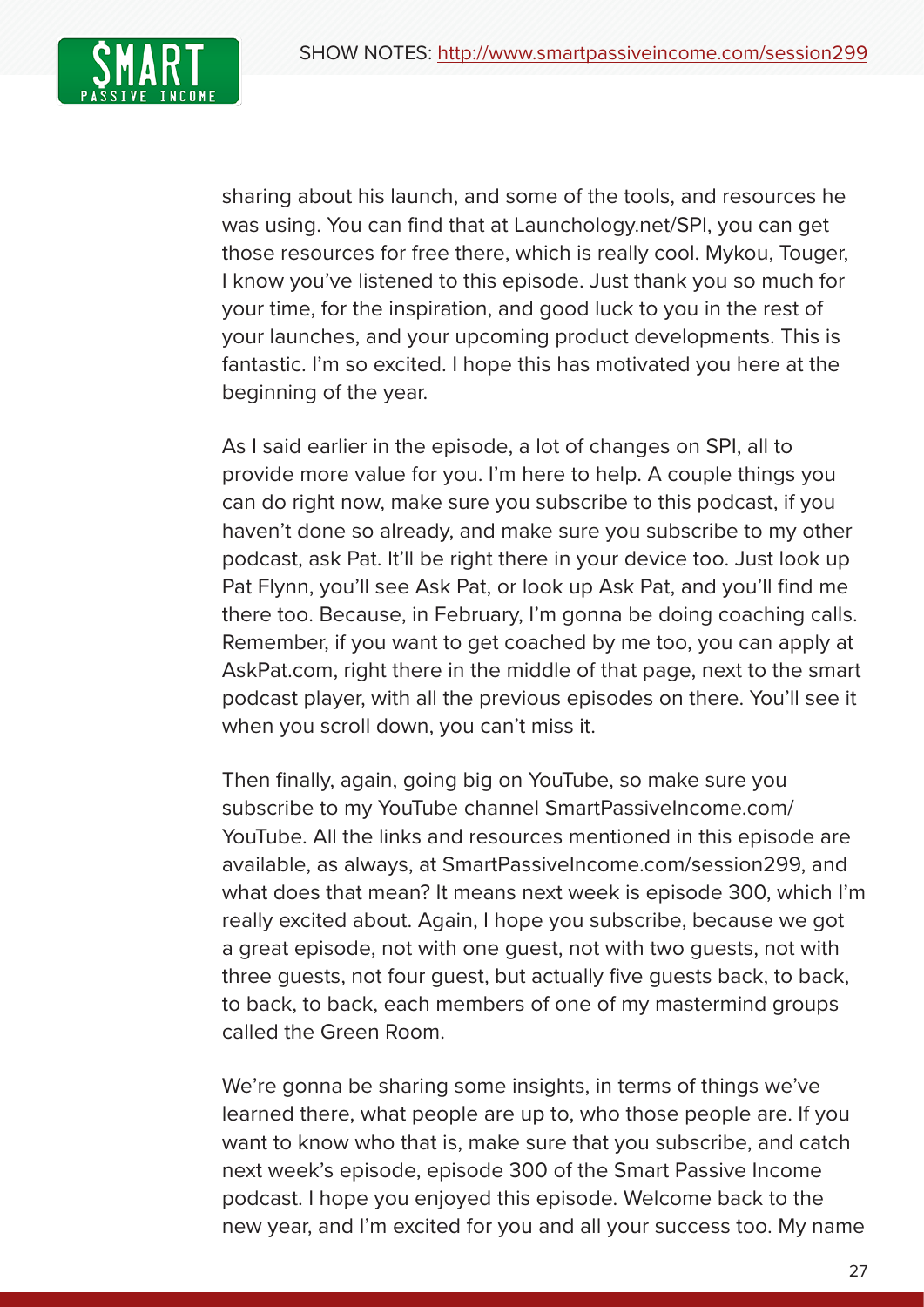

is Pat Flynn, I'm here to help you make more money, save more time, and make some change in this world. Cheers, thanks so much, and I'll see you in the next episode, bye.

John Melley: Thanks for listening to the Smart Passive Income podcast at www. SmartPassiveIncome.com.